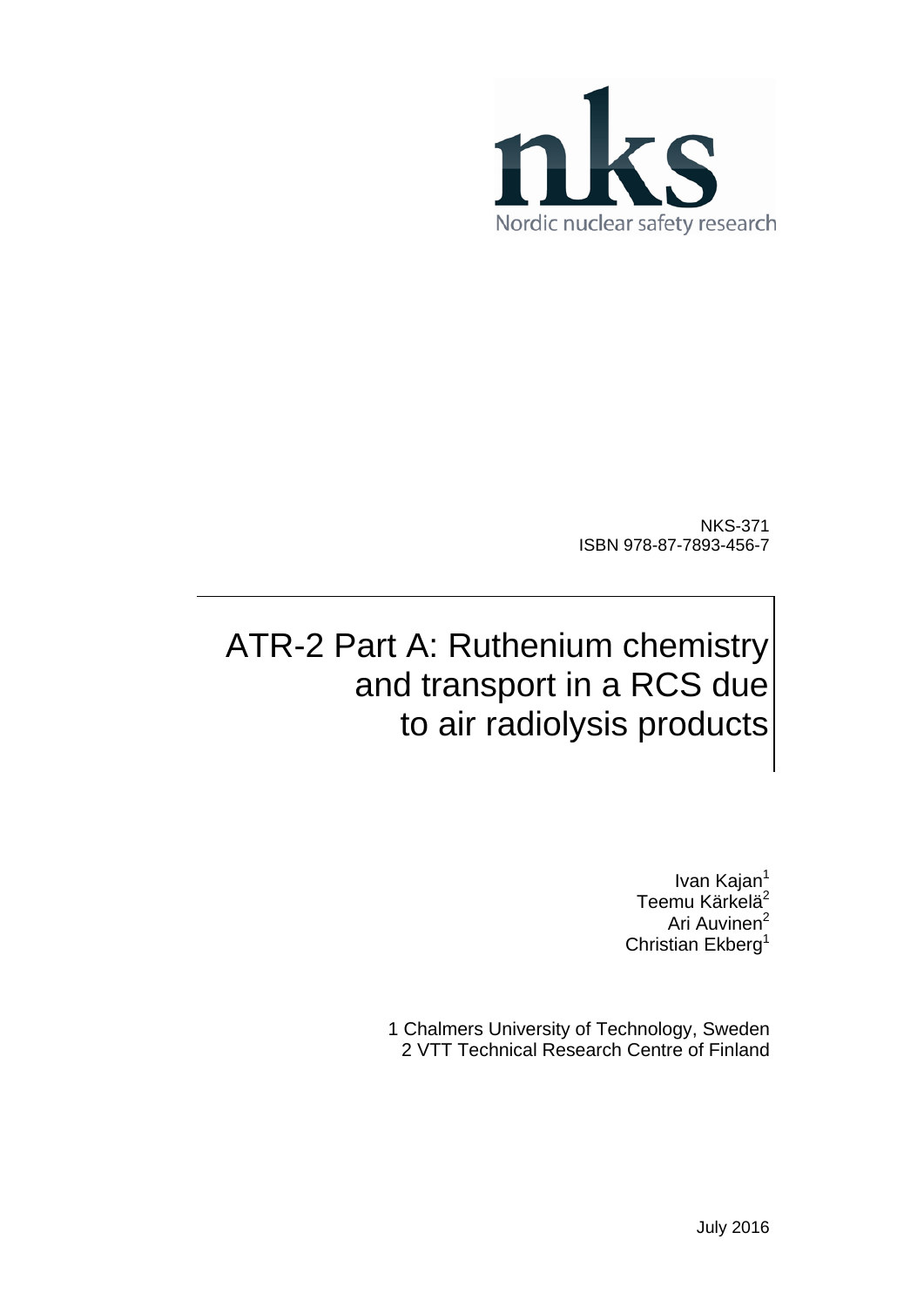

## **Abstract**

In the NKS-R ATR-2 activity (year 2015) by VTT Technical Research Centre of Finland Ltd and Chalmers University of Technology, Sweden the aim was to study the effect of the air radiolysis products  $N_2O$ ,  $NO_2$ ,  $HNO_3$  (see Part A) and CsI aerosol (see Part B) on the transport of gaseous and particulate ruthenium species through a model primary circuit. The outcomes of the air radiolysis products impact on Ru behaviour are summarized in this report (Part A).

All the experiments were conducted with VTT´s Ru transport facility. The RuO2 precursor was heated inside a furnace up to 1300 K, 1500 K and 1700 K under slightly humid air atmosphere and the formation of gaseous ruthenium oxides took place. The air radiolysis products  $N_2O$ .  $NO_2$  and  $HNO<sub>3</sub>$  were fed into the flow of ruthenium oxides. In the experiments nitrogen oxides as well as nitric acid originating from air radiolysis, which is an inevitable phenomenon during a severe nuclear accident, had a significant effect on the ruthenium chemistry in the model primary circuit. The fraction of transported gaseous ruthenium was increased when  $NO<sub>2</sub>$  or  $HNO<sub>3</sub>$  was injected into the air-flow with volatile ruthenium oxides. This effect was most prominent in case of  $NO<sub>2</sub>$  precursor at temperature of 1300 K. The overall transport of ruthenium was strongly increased at 1500 K when  $N<sub>2</sub>O$ was injected into the gas phase, when compared to the pure humid air atmosphere.

The obtained results indicate a strong effect of air radiolysis products on the quantity of transported ruthenium and its partition to gaseous and aerosol compounds.

## **Key words**

Ruthenium, Radiolysis, Nitrogen oxides, Severe Accident, Source Term

NKS-371 ISBN 978-87-7893-456-7 Electronic report, July 2016 NKS Secretariat P.O. Box 49 DK - 4000 Roskilde, Denmark Phone +45 4677 4041 www.nks.org e-mail nks@nks.org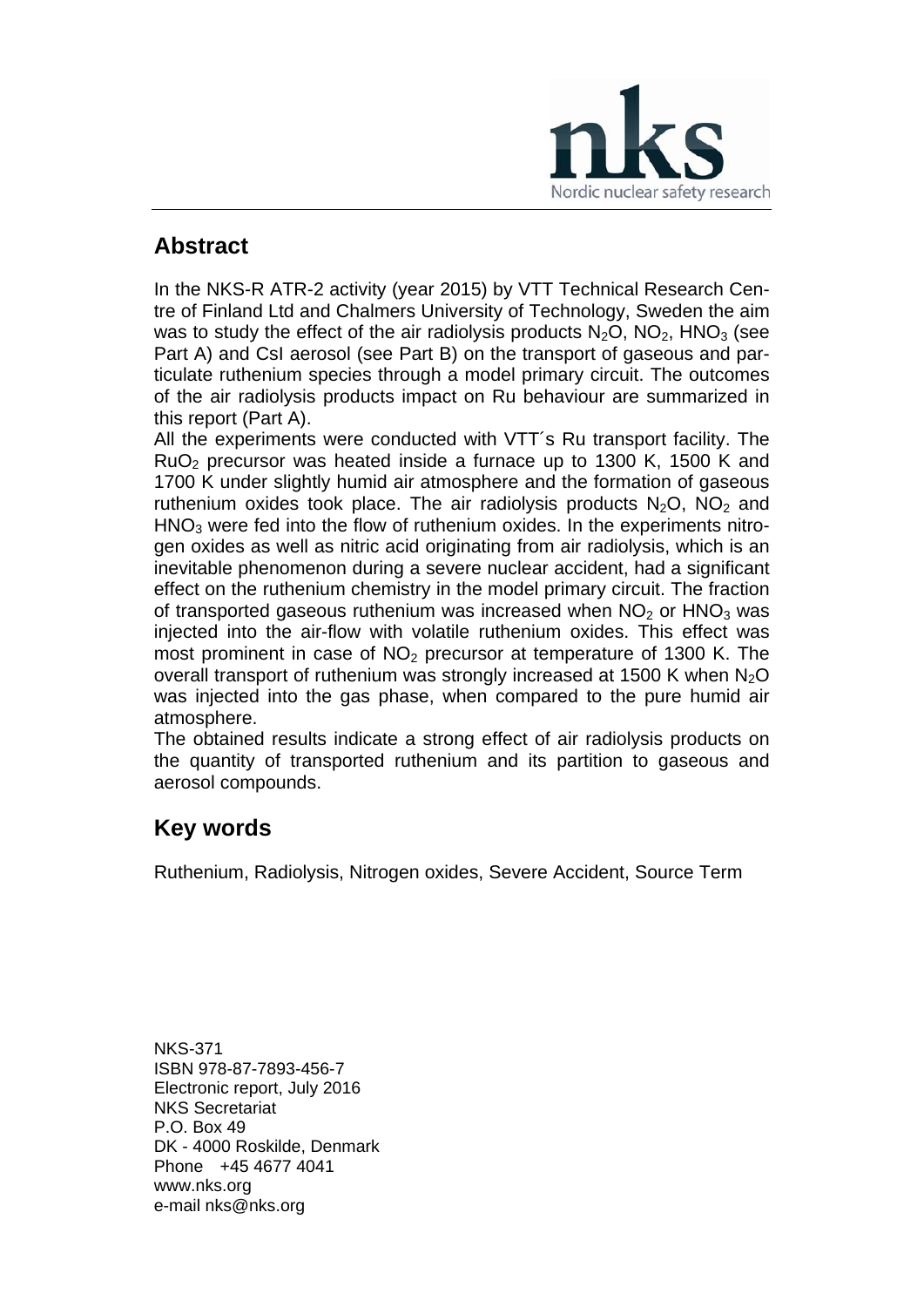## **ATR-2 Part A: Ruthenium chemistry and transport inRCS due to air radiolysis products**

## **Research Report of the NKS-R ATR-2 activity (Contract: AFT/NKS-R(15)111/2)**

## **Ivan Kajan<sup>1</sup> ǡTeemu Kärkelä<sup>2</sup> ǡAri Auvinen<sup>2</sup> ǡChristian Ekberg<sup>1</sup>**

<sup>1</sup> Chalmers University of Technology, SE-41296 Göteborg, Sweden

<sup>2</sup> VTT Technical Research Centre of Finland Ltd, FI-02044 Espoo, Finland

**June 2016**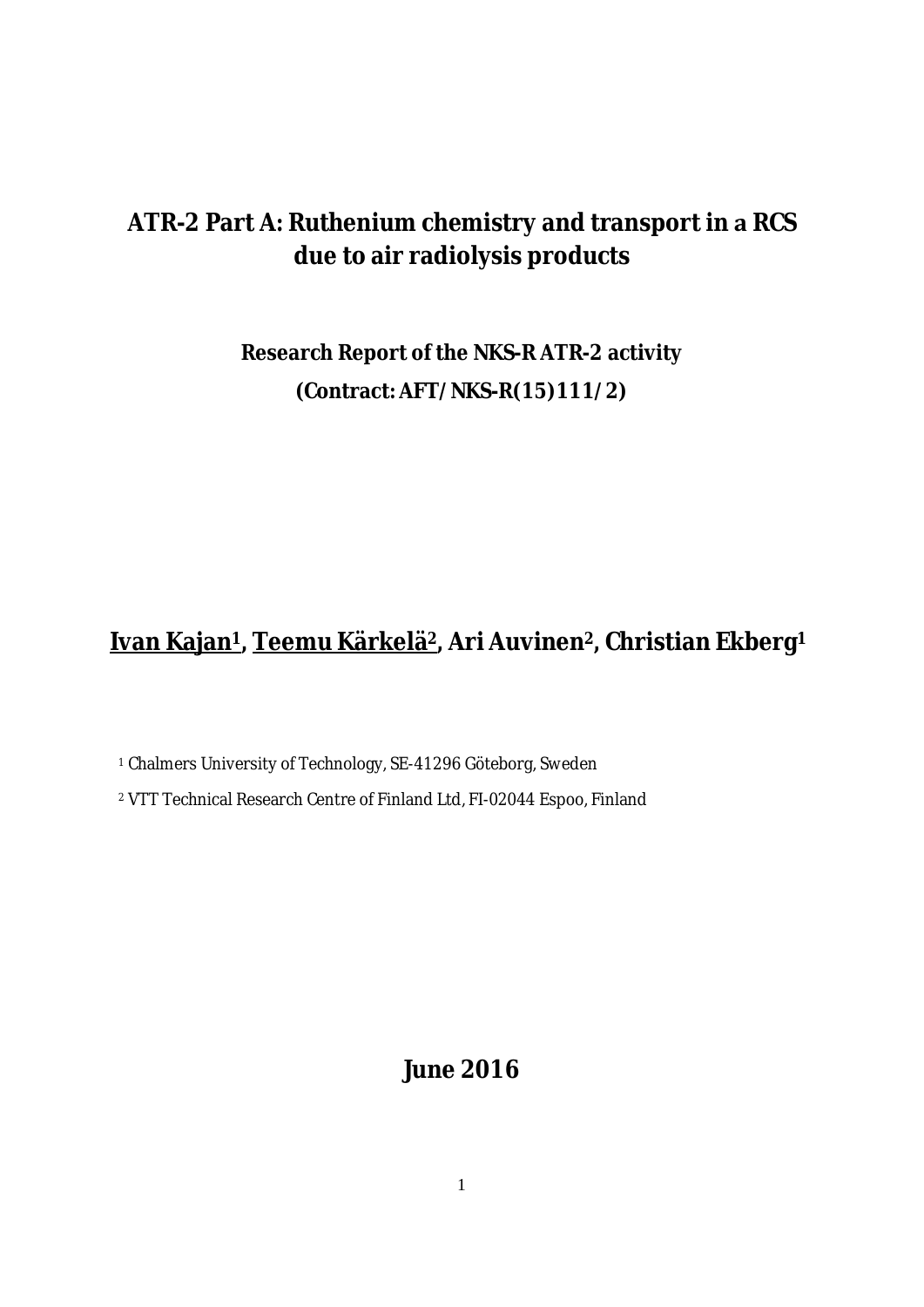**Report's title**

ATR-2 Part A: Ruthenium chemistry and transport in a RCS due to air radiolysis products

| Customer, contact person, address                                                                 | Order reference            |
|---------------------------------------------------------------------------------------------------|----------------------------|
| NKS-R, Programme Manager Karin Andgren, VATTENFALL,<br>SE-169 92 Stockholm, Sweden                | AFT/NKS-R(15)111/2         |
| Project name                                                                                      | Project number/Short       |
| Impact of Aerosols on the Transport of Ruthenium in the primary<br>circuit of nuclear power plant | ATR-2                      |
| Author(s)                                                                                         | Pages                      |
| Ivan Kajan, Teemu Kärkelä, Ari Auvinen, Christian Ekberg                                          | 25                         |
| Keywords                                                                                          | Report identification code |
| Ruthenium, Radiolysis, Nitrogen oxides, Severe Accident, Source<br>Term                           |                            |

**Summary**

In the NKS-R ATR-2 activity (year 2015) by VTT Technical Research Centre of Finland Ltd and Chalmers University of Technology the aim was to study the effect of air radiolysis products  $N_2O$ , NO<sub>2</sub>, HNO<sub>3</sub> (see Part A) and CsI aerosol (see Part B) on the transport of gaseous and particulate ruthenium species through a model primary circuit. The outcomes of the air radiolysis products impact on Ru behavior are summarized in this report (Part A).

All experiments were conducted with VTT's Ru transport facility. The RuO<sub>2</sub> precursor was heated inside a furnace up to 1300 K, 1500 K and 1700 K under slightly humid air atmosphere and the formation of gaseous ruthenium oxides took place. The air radiolysis products  $N_2O$ ,  $NO_2$ and HNO<sub>3</sub> were fed into the flow of ruthenium oxides. In the experiments nitrogen oxides as well as nitric acid originating from air radiolysis, which is an inevitable phenomenon during a severe nuclear accident, had a significant effect on the ruthenium chemistry in the model primary circuit. The fraction of transported gaseous ruthenium was increased when  $NO<sub>2</sub>$  or  $HNO<sub>3</sub>$  was injected into the air-flow with volatile ruthenium oxides. This effect was most prominent in case of NO<sup>2</sup> precursor at temperature of 1300 K. The overall transport of ruthenium was strongly increased at 1500 K when  $N_2O$  was injected into the gas phase, when compared to the pure humid air atmosphere.

The obtained results indicate a strong effect of air radiolysis products on the quantity of transported ruthenium and its partition to gaseous and aerosol compounds.

| Confidentiality                                              | Public                                                                                     |
|--------------------------------------------------------------|--------------------------------------------------------------------------------------------|
| Espoo, 28.06.2016                                            |                                                                                            |
|                                                              |                                                                                            |
| Ari Auvinen,<br>Principal Scientist, Coordinator of Activity |                                                                                            |
| Contact address                                              |                                                                                            |
|                                                              | VTT Technical Research Centre of Finland Ltd, Biologinkuja 7, FI-02044 VTT, Espoo, Finland |
|                                                              | Chalmers University of Technology, Kemivägen 4, SE-41296 Göteborg, Sweden                  |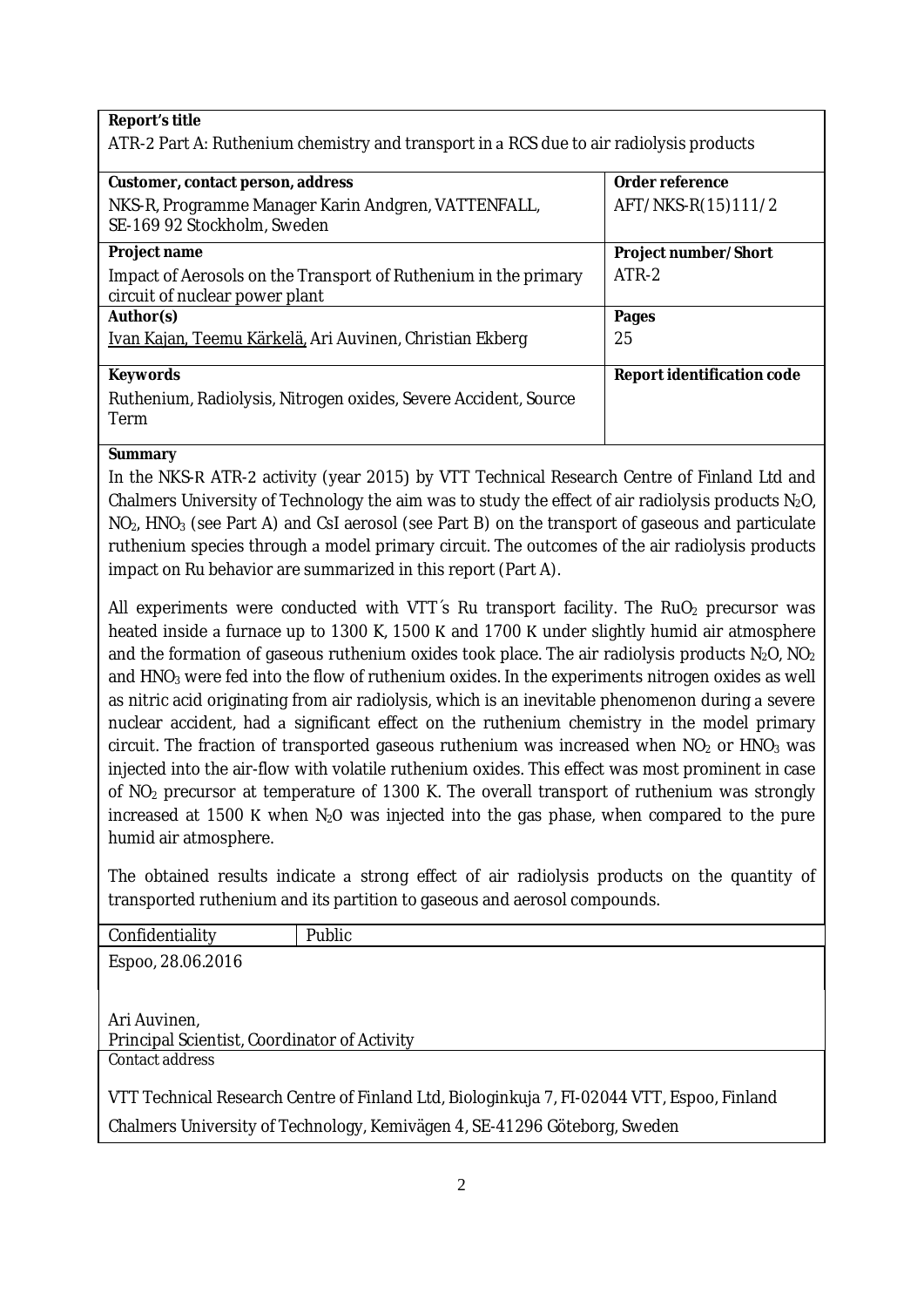## **Preface**

The experiments on the transport of Ru in primary circuit conditions were conducted at VTT Technical Research Centre of Finland Ltd (Espoo, Finland) in 2015. The "VTT's Ru transport facility" was slightly updated for these new experiments. The samples of gaseous and particulate ruthenium, produced as a result of experiments, were analysed with various techniques at Chalmers University of Technology (Göteborg, Sweden) and VTT (Espoo, Finland). The activation of Ru samples for INAA analysis was performed with VTT´s research reactor.

The work was funded by NKS, SAFIR2018 and APRI9 programmes.

Espoo, 28.06.2016

**Authors** 

*NKS conveys its gratitude to all organizations and persons who by means of financial support or contributions in kind have made the work presented in this report possible.*

*The views expressed in this document remain the responsibility of the author(s) and do not necessarily reflect those of NKS. In particular, neither NKS nor any other organisation or body supporting NKS activities can be held responsible for the material presented in this report.*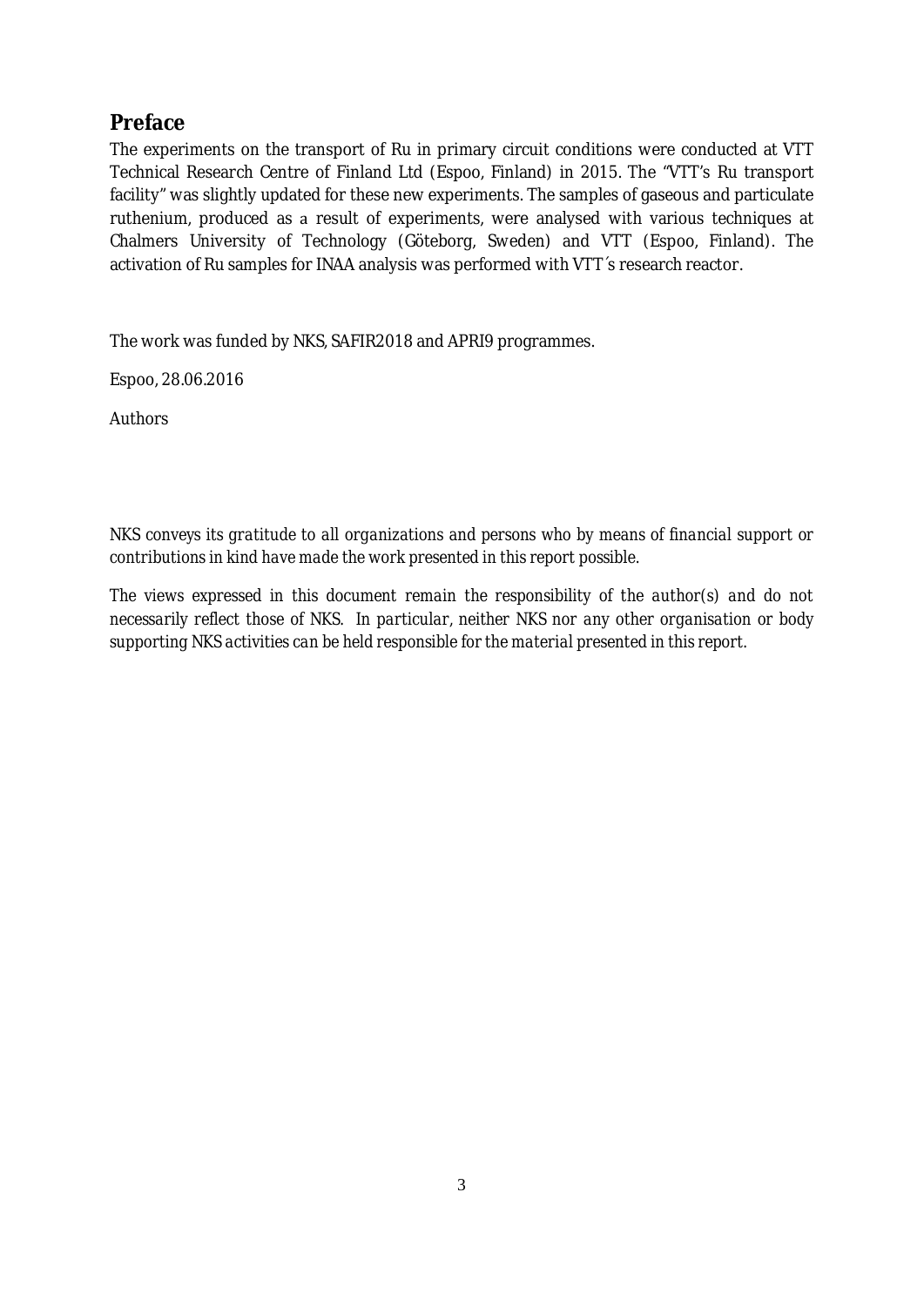## **Table of Contents**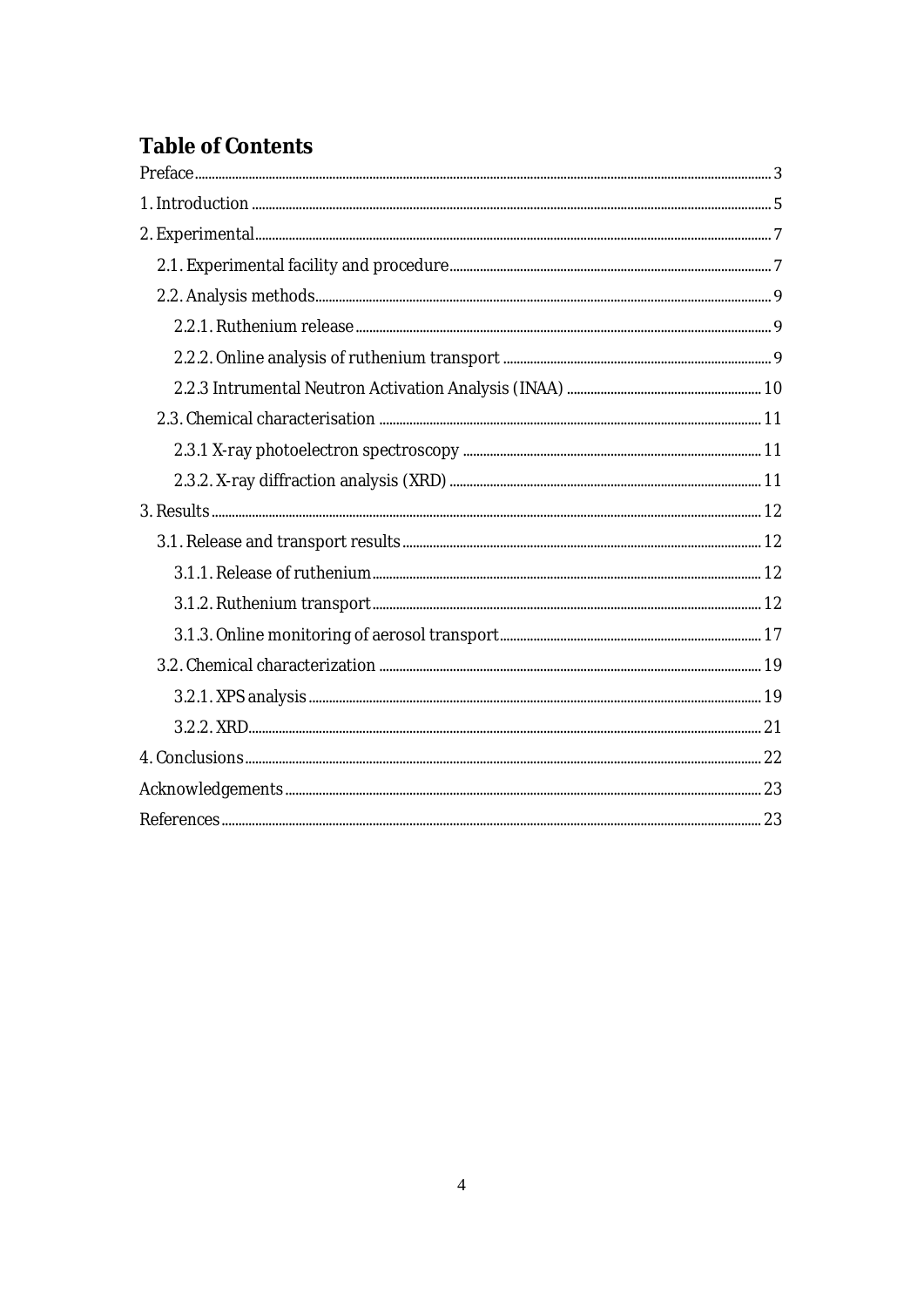## **1. Introduction**

During a nuclear accident the most important chemical elements are those forming volatile compounds that can be released from the irradiated fuel into the environment. Among others ruthenium is one of the critical radiotoxic elements in the case of an accident due to its ability to form volatile oxides in oxidizing conditions. Ruthenium oxides can be then readily released from the fuel. This can cause a health risk for the personnel of nuclear power plant, as well as for population in general in case of a release to the environment.

For a proper evaluation of the possible source term during an accident, the quantity of the released radioactive nuclides and their transport and further interactions with the structural materials in the nuclear power plant are necessary to be known. The release of fission products from irradiated nuclear fuel samples under different experimental conditions was investigated within the PHÉBUS FP and VERCORS research programs [1- 3]. It was shown that depending on the conditions up to 17 % of ruthenium content in the burned fuel can be released under oxidizing conditions [1]. The release rate of ruthenium was strongly dependent on the partial pressure of oxygen in the atmosphere and on the temperature of the fuel [2, 3]. Based on thermodynamic equilibrium calculations with the Factsage thermochemical software, ruthenium will be released from the fuel mainly in form of gaseous  $RuO<sub>2</sub>$ ,  $RuO<sub>3</sub>$  and  $RuO<sub>4</sub>$  depending on the temperature as can be seen in Figure 1[4].



Figure 1. *Ruthenium gaseous species at thermodynamic equilibrium in air atmosphere atͷ bar pressure [4].*

Both gaseous  $RuO<sub>2</sub>$  and  $RuO<sub>3</sub>$  are unstable at lower temperatures, which makes their partial pressures in the gaseous atmosphere very low under 1000 K [5]. RuO<sub>2</sub> condenses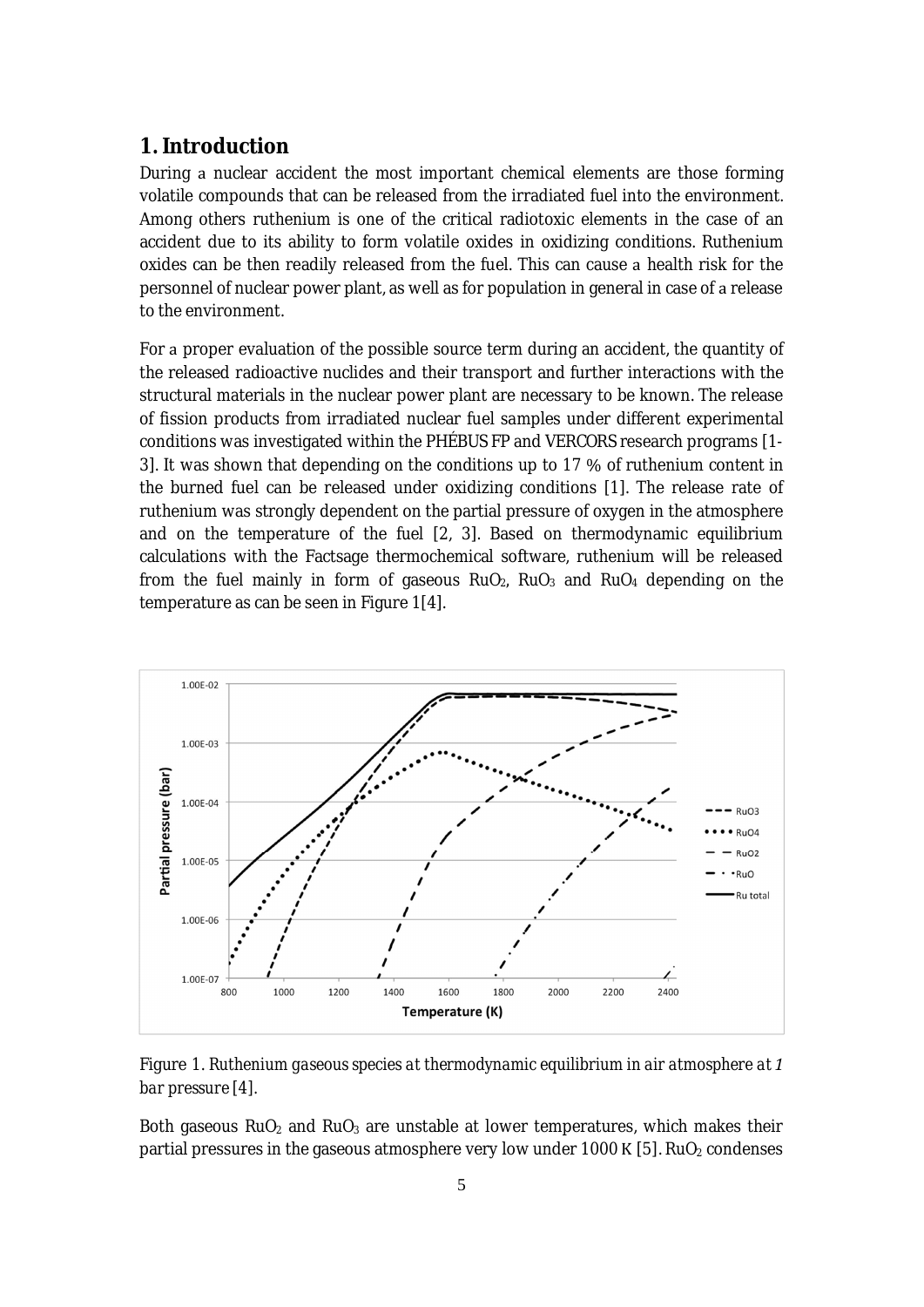and RuO<sub>3</sub> decomposes into the form of solid RuO<sub>2</sub> according to the equations (1) and (2), in which K is the equilibrium constant [5]. Gaseous  $RuO<sub>4</sub>$  is also unstable at temperatures below 1000 K towards the decomposition to solid RuO<sub>2</sub>, however its decomposition kinetics is much slower than in case of the other two oxides [6]. This makes RuO<sup>4</sup> the only relevant ruthenium gaseous species at temperatures below 1000 K.

| $RuO2(g) \rightarrow RuO2(s)$                    | K=5E12 at 1000 K   | (1) |
|--------------------------------------------------|--------------------|-----|
| $2RuO_{3(q)} \rightarrow 2RuO_{2(s)} + O_{2(q)}$ | K=3.7E12 at 1000 K | (2) |

The transport of ruthenium through a reactor cooling system (RCS) has been examined in few works before [7-9]. It was shown that the transport of ruthenium is affected by humidity, temperature and air flowrate in the RCS. Results indicate that ruthenium will be transported into the containment in two forms, aerosols consisting of anhydrous  $RuO<sub>2</sub>$  and gaseous  $RuO<sub>4</sub>$ .

The interaction with other chemical elements released from the fuel may also affect the chemical form and possibly the quantity of transported ruthenium [10]. However, only few experiments on ruthenium transport have dealt with atmospheric composition other that dry or humid air[11-13]. The use of pure air atmosphere to simulate air ingress conditions can be oversimplified in case of an accident due to the occurrence of aerosols (e.g. fission products, control rod materials) and various gaseous compounds produced by radiolysis of air [1, 14].

The main air radiolysis products present in the containment in the case of a severe accident are  $O_3$ , and nitrogen oxides, such as  $NO_2$  and  $N_2O$ , which all have oxidizing properties [15]. Reaction of  $NO<sub>2</sub>$  with water leads also to the production of nitric acid  $(HNO<sub>3</sub>)$ . In case of air ingress these products may be able to oxidize the lower oxides of ruthenium (RuO<sub>2</sub>, RuO<sub>3</sub>) to RuO<sub>4</sub> in the reactor circuit and thus possibly increase the release and transport of gaseous ruthenium from the fuel [15]J. The reactions leading to the oxidation of lower ruthenium oxides into the form of volatile RuO<sub>4</sub>, calculated with the HSC 5.11 chemistry software, are presented in equations (3-8) with the corresponding equilibrium constants[16].

| $RuO_{3(q)} + NO_{2(q)} \leftrightarrow RuO_{4(q)} + NO_{(q)}$                       | K=16.8 at 1500 K      | (3) |
|--------------------------------------------------------------------------------------|-----------------------|-----|
| $RuO_{3(q)} + 2N_2O_{(q)} \leftrightarrow RuO_{4(q)} + 2N_{2(q)}$                    | K=9.5E5 at 1500 K     | (4) |
| $3RuO_{3(q)} + 2HNO_{3(q)} \leftrightarrow 3RuO_{4(q)} + 2NO_{(q)} + H_2O_{(q)}$     | K=4.5E10 at 1500 K    | (5) |
| $RuO_{2(s)} + 2NO_{2(q)} \leftrightarrow RuO_{4(q)} + 2NO_{(q)}$                     | K=2.8 at 1500K        | (6) |
| $RuO_{2(s)} + 2N_2O_{(q)} \leftrightarrow RuO_{4(q)} + 2N_{2(q)}$                    | K=9.0E9 at 1500 K     | (7) |
| $1.5RuO_{2(q)} + 2HNO_{3(q)} \leftrightarrow 1.5RuO_{4(q)} + 2NO_{(q)} + H_2O_{(q)}$ | $K = 4.5E7$ at 1500 K | (8) |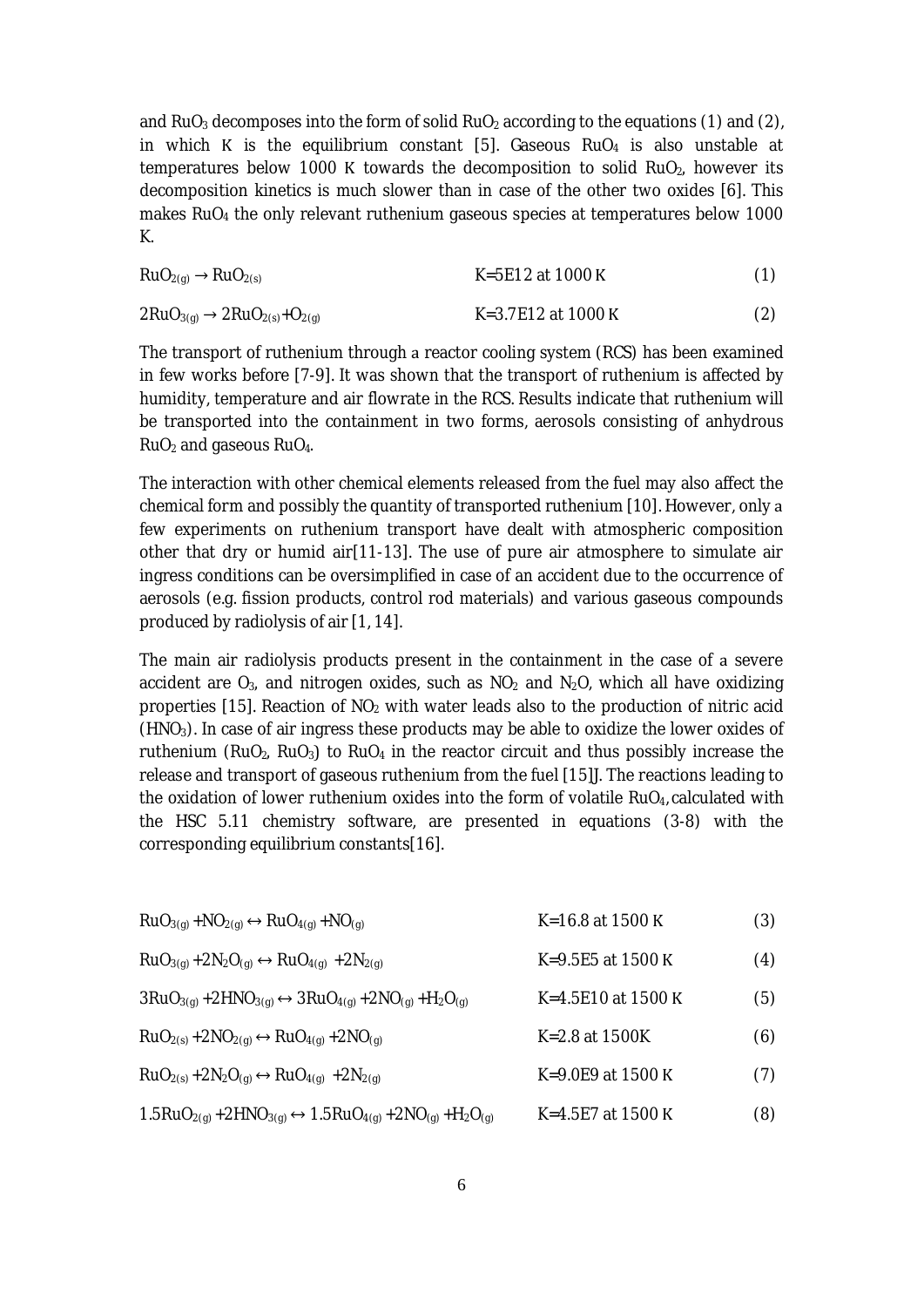For a more precise and realistic modelling of the ruthenium chemistry in primary circuit conditions, experiments regarding aerosols and air radiolysis products interaction with Ru oxides in the gas phase are needed. Thus to provide a better insight into the chemistry of ruthenium during the transport through the RCS, the effect of nitrogen compounds (NO<sub>2</sub>, N<sub>2</sub>O, HNO<sub>3</sub>) on the transport and speciation of ruthenium was examined in this work.

## **2. Experimental**

#### **2.1. Experimental facility and procedure**

The configuration of "VTT´s Ru transport facility" for the experiments can be seen in Figure 2. The detailed description of the facility is given in the previous work [13]. The main component of the facility was the horizontal, tubular flow furnace (Entech, ETF20/18-II-L), which was used to heat the anhydrous  $RuO<sub>2</sub>$  powder (99.95 %, Alfa Aesar). The furnace was 110 cm long and it had two heating sections, each 40 cm long. These zones were separated by a 38 mm layer of insulation. At both ends of the furnace, there was 131 mm of thermal insulation. The furnace tube was made of high purity alumina ( $A_1O_3$ , 99.7 %) and its inner diameter was 22 mm. The alumina crucible (length 20 cm) with the RuO<sub>2</sub> powder (mass. 1 or 2 g depending on the temperature used in the experiment) was placed in the beginning of the second heated zone of the furnace. As a new feature in these experiments, inside the furnace tube was inserted a second alumina tube (Al<sub>2</sub>O<sub>3</sub>, 99.7 %, outer diameter 6 mm with a wall thickness of 1 mm), which outlet was located directly after the crucible. The RuO<sub>2</sub> powder was heated to 1300 K, 1500 K or 1700 K in an oxidizing flow in order to produce gaseous ruthenium oxides.



Figure 2. *Schematics of the experimental facility for ruthenium transport studies.*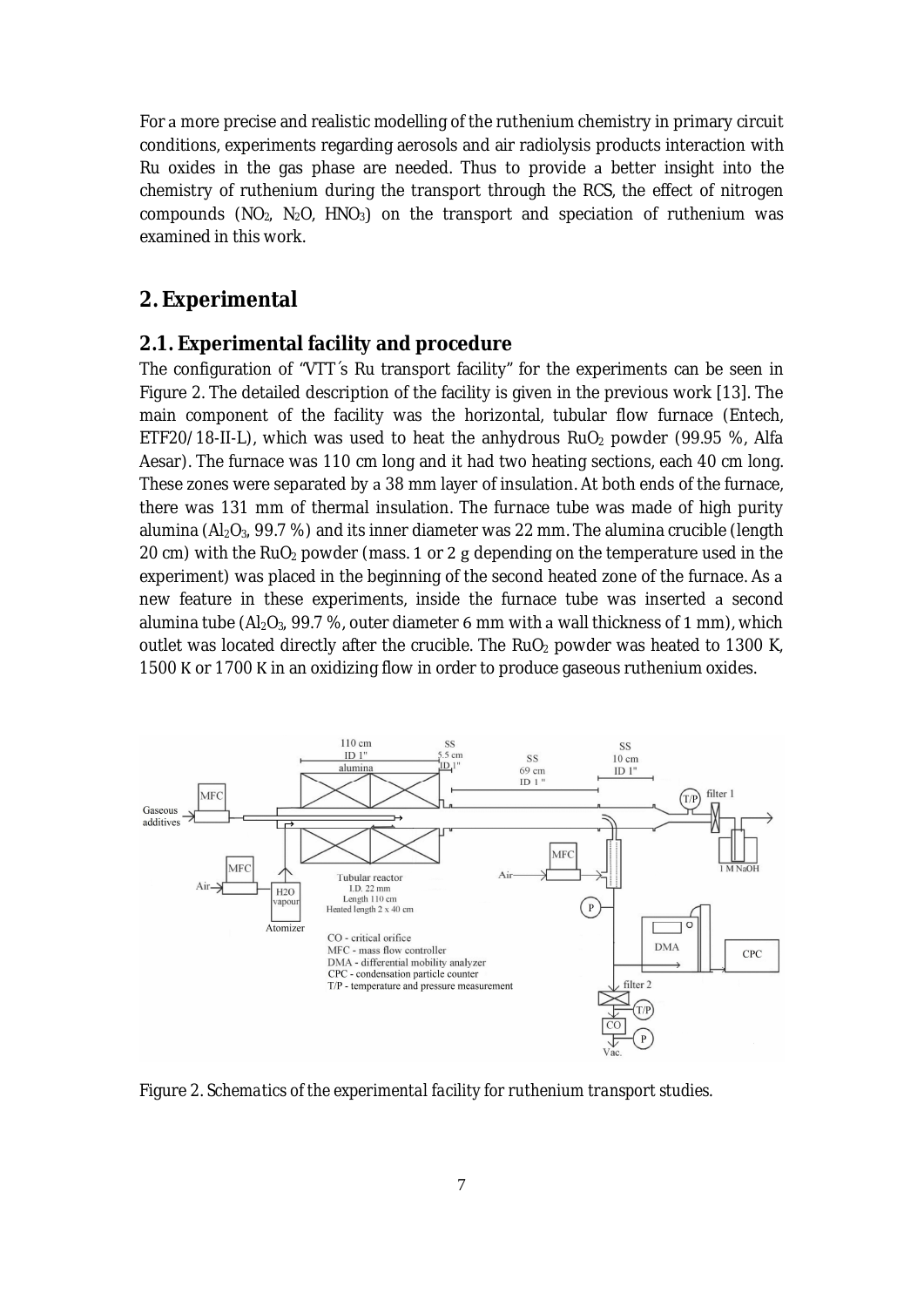The total flow rate through the facility was  $5.0\pm0.1$  l/min (NTP; NTP conditions 0 °C, 101325 Pa, measured with Thermal Mass Flowmeter TSI 3063, TSI Incorp.). Half of the total flow was directed through the inner furnace tube and the rest of the flow was passing through the furnace tube. The pressure inside the facility ranged from 102 to 104 kPa. The air flow (2.5±0.1 l/min, NTP) directed to the furnace tube was fed through an atomizer (TSI 3076). The air flow transported the water droplets (Milli-Q, ultrapure water, resistivity of 18.2 M $\Omega$ ·cm at 25 °C) produced by atomizer via the heated line (120 °C) into the inlet of the furnace. Water evaporated when the droplets were heated and thus it led to an increase in the steam concentration within the furnace. A flow of  $N_2O$ ,  $NO<sub>2</sub>$  or HNO<sub>3</sub> gases (2.5±0.1 l/min, NTP) was fed through the inner furnace tube. NO<sub>2</sub> was diluted with  $N_2$  to obtain a similar concentration of precursor as in case of  $N_2O$ . As  $HNO<sub>3</sub>$  was fed with an additional atomizer (located then before the inlet of inner furnace tube, not presented in Figure 2), a carrier gas of nitrogen was used to transport  $HNO<sub>3</sub>$ droplets (solution of HNO<sub>3</sub> and Milli-Q water) via the heated line (120 °C) into the inlet of the inner furnace tube. The experimental matrix is presented in Table 1. The duration of experiments was 60 minutes for the experiments conducted in the humid air atmosphere (experiments 1 to 3) and 20 minutes for the experiments with additive precursors fed into the humid air atmosphere (experiments 4 to 12).

| Exp            | T             | Gasa      | Precursor           | Additive                      | Humidityb,c |
|----------------|---------------|-----------|---------------------|-------------------------------|-------------|
|                | [K]           |           |                     | precursor                     | [ppmV]      |
|                |               |           |                     | conc.                         |             |
| 1              | $1300 \pm 12$ | Air       | 1g RuO <sub>2</sub> | $\overline{a}$                | 4.2E4/2.1E4 |
| $\overline{2}$ | $1500 \pm 12$ | Air       | 1g RuO <sub>2</sub> | $\overline{\phantom{a}}$      | 4.2E4/2.1E4 |
| 3              | 1700±12       | Air       | 2g RuO <sub>2</sub> | $\blacksquare$                | 4.1E4/2.0E4 |
| 4              | $1300 \pm 12$ | $Air+NO2$ | 1g RuO <sub>2</sub> | 50<br>ppmV<br>NO <sub>2</sub> | 4.2E4/2.1E4 |
| 5              | $1500 + 12$   | $Air+NO2$ | 1g RuO <sub>2</sub> | 50<br>ppmV<br>NO <sub>2</sub> | 4.2E4/2.1E4 |
| 6              | 1700±12       | $Air+NO2$ | 2g RuO <sub>2</sub> | 50<br>ppmV<br>NO <sub>2</sub> | 4.2E4/2.1E4 |
| $\overline{7}$ | $1300 \pm 12$ | $Air+N2O$ | 1g RuO <sub>2</sub> | 50<br>ppmV<br>$N_2$ O         | 4.2E4/2.1E4 |
| 8              | $1500 \pm 12$ | $Air+N2O$ | 1g RuO <sub>2</sub> | 50<br>ppmV<br>$N_2O$          | 4.2E4/2.1E4 |

Table 1. *The detailed experimental matrix.*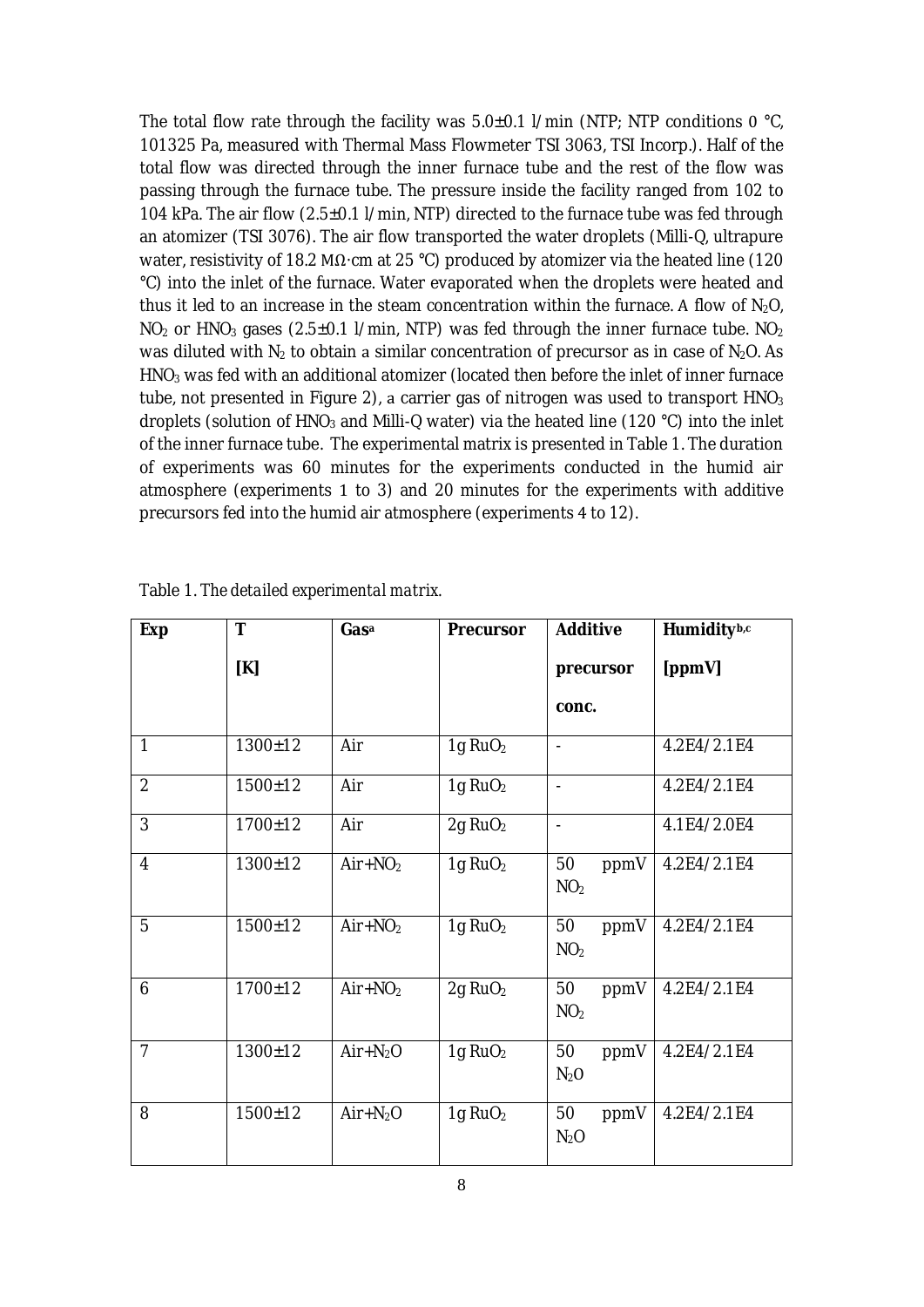| 9  | $1700 \pm 12$ | $Air+N2O$  | 2g RuO <sub>2</sub> | 50<br>ppmV                    | 4.2E4/2.1E4 |
|----|---------------|------------|---------------------|-------------------------------|-------------|
|    |               |            |                     | $N_2O$                        |             |
| 10 | $1300 \pm 12$ | $Air+HNO3$ | 1g RuO <sub>2</sub> | 5<br>ppmV<br>HNO <sub>3</sub> | 4.2E4/8.3E4 |
| 11 | $1500 \pm 12$ | $Air+HNO3$ | 1g $RuO2$           | 5<br>ppmV<br>HNO <sub>3</sub> | 4.2E4/8.4E4 |
| 12 | $1700 \pm 12$ | $Air+HNO3$ | 2g RuO <sub>2</sub> | 5<br>ppmV<br>HNO <sub>3</sub> | 4.1E4/8.3E4 |

*<sup>a</sup>The total flow rate through the furnace over the crucible, before the inner tube outlet, was (2.5±0.1) l/min (NTP) and (5±0.1) l/min (NTP) after the inner tube outlet in every experiment.*

*<sup>b</sup>The humidity in the gas flow originated from the water based precursor solution of the atomizer.*

*<sup>c</sup>The humidity concentration is stated before/after the inner tube outlet. The increase of humidity in HNO<sup>3</sup> experiments is due to the water evaporation from the HNO<sup>3</sup> solution injected into the inner tube.*

After the vaporization of Ru and the following reactions within the gaseous atmosphere, the gaseous and particulate reaction products were trapped in NaOH solution and collected on planer filters, respectively. Further details are given in [13]. Particles were also analysed online, see details below.

## **2.2. Analysis methods**

### **2.2.1. Ruthenium release**

The release rate of ruthenium during the experiments was obtained by weighting the mass of the crucible containing  $RuO<sub>2</sub>$  before and after the experiments. The mass of released  $RuO<sub>2</sub>$  was then converted to the corresponding mass of elemental ruthenium. Based on the previous study performed with the facility using <sup>103</sup>Ru radiotracer [7], the release of ruthenium from the crucible was assumed to be linear during the experiment.

#### **2.2.2. Online analysis of ruthenium transport**

The number size distribution of particles was measured online with a combination of a differential mobility analyser (DMA, TSI 3080/3081) and condensation particle counter (CPC, TSI 3775) with a time resolution of 3 minutes. The flow rate through the devices was (0.30±0.01) l/min (NTP). The particles were size classified according to their electrical mobility by the DMA and the number of particles in each size classes was counted by the CPC (with a counting efficiency higher than 96%). The measurement range was from 15 nm to 670 nm. However, a pre-impactor removed particles larger than 615 nm at the inlet of the DMA. The measurement system was controlled with the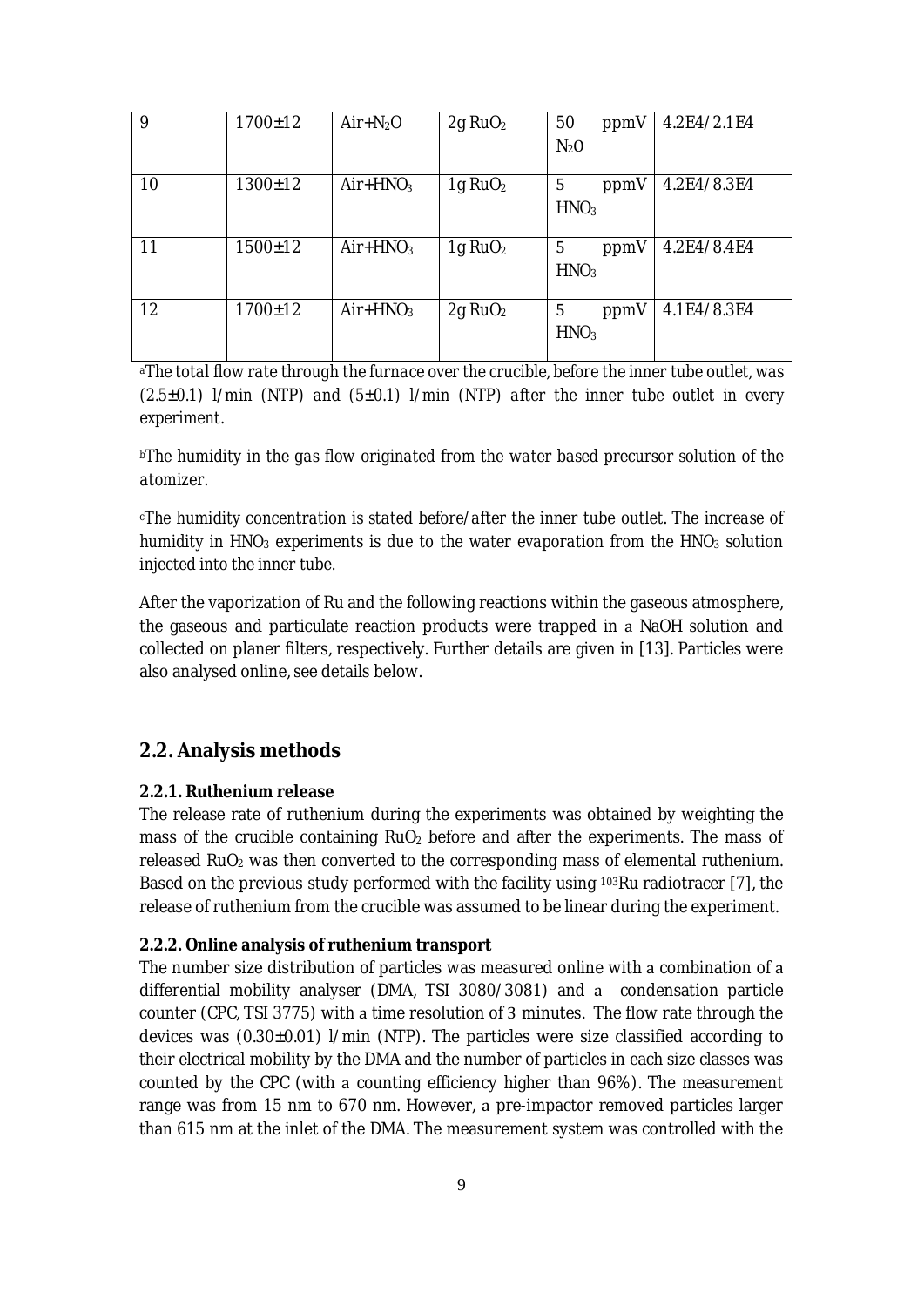Aerosol Instrument Manager software version 9.0 (TSI). This measurement system is called as Scanning Mobility Particle Sizer (SMPS).

All the presented online measurement data was corrected considering the loading of analysis filter by particles and the following decrease in the flow rate through the filter and thus the decreased flow rate into the aerosol sampling line from the main line. The correction was based on the calibration of flow rate through the critical orifice (CO) at various temperatures and pressures simulating the loading of filter. The calibration data was then utilized to estimate the flow rate of CO in the experiments with the help of temperature and pressure measurement data. Also the flow rate from the main line to the aerosol line was always measured with Thermal Mass Flowmeter at the beginning of every experiment. As a result, the changes in dilution ration could be taken into consideration. The highest uncertainty in the dilution ratio originated from the inaccuracy of mass flow controller feeding air through the porous tube dilutor and of Thermal Mass Flowmeter. Given that the uncertainty of both devices can be  $\pm 2\%$  of the reading, the uncertainty in the dilution ratio was ca.  $\pm$ 4%. Otherwise the contribution of uncertainties in temperature and pressure measurements on the dilution ratio was low, since the flow rate through the critical orifice did not vary significantly due to these uncertainties. The presented online data was also depended on the flow rate through the main line. The flow rate was always measured in the beginning of experiments, thus an additional uncertainty of  $\pm 2\%$  was resulted from the flowmeter. Therefore, the combined conservative uncertainty estimate for the presented online data was ca.  $\pm 6\%$ . The particle number concentration values measured with CPC were also up to 4% too low due to the deficiency in counting efficiency.

#### **2.2.3 Intrumental Neutron Activation Analysis (INAA)**

The quantification of ruthenium aerosols collected on filters and gaseous ruthenium trapped in the sodium hydroxide liquid traps was done by use of INAA (Instrumental Neutron Activation Analysis). Ruthenium in the liquid traps was precipitated with addition of EtOH (96% Sigma-Aldrich), centrifuged and then filtered from the solution. Aerosols collected on the PTFE filters were used as they were after the experiment. Samples were then irradiated in the research reactor at VTT (Triga mark II reactor in Otaniemi, Espoo). Irradiations were done with a thermal neutron flux of 8.7.10<sup>12</sup> n.cm-2.s. <sup>1</sup> and epithermal flux of 4.6·10<sup>12</sup> ncm<sup>-2</sup>s<sup>-1</sup>. Samples were irradiated from 10 minutes up to 4 hours dependable on ruthenium content in the sample. After one week of cooling time, the samples were measured by means of gamma spectrometry.

For the measurements High Purity Germanium (HPGe) detector (Ortec model GEM-15180-S) was used with a relative efficiency 17.7% and resolution of 1.7keV both at 1332 keV. The evaluation of data was done with GammaVision software version 7.01.03. (Ortec). The detector was empirically calibrated for both energy and efficiency with QCYA18189 (Eckert Ƭ Ziegler) standard radionuclide source solution with the same geometry as irradiated samples.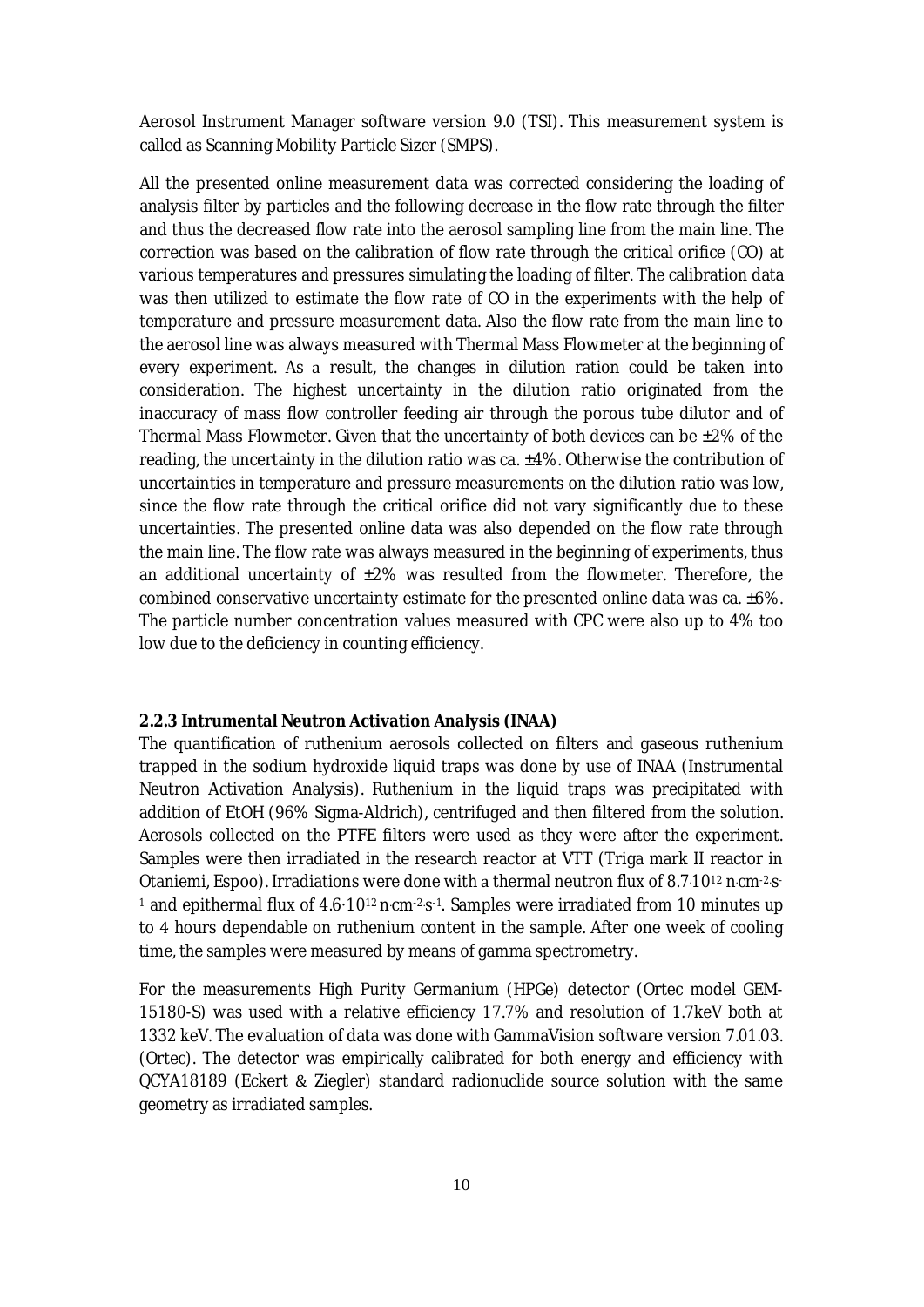The activity of <sup>103</sup>Ru was determined from counts at 497keV peak where absolute efficiency at given geometry was determined to be 1.7%. The detection limit for ruthenium was determined to be 1.0E-2 µg based on the times of irradiations and measurements. Uncertainty of the measurements was calculated to be 5% according to GUM (the Guide to the Expression of Uncertainties in Measurements)[17].

### **2.3. Chemical characterisation**

#### **2.3.1 X-ray photoelectron spectroscopy**

Chemical analysis of the collected aerosol samples was done using a XPS (X-ray photoelectron spectroscopy. With use of XPS elemental composition of the samples as well as oxidation states of detected elements was determined. For the XPS measurements Perkin Elmer Phi 5500 Multi Technique System was used. The detailed setup of the machine during measurements was described in the previous work [18]. Commonly, C 1s peak is used as an internal standard for the binding energies during XPS measurements. In the case of ruthenium Ru 3d5/2 peak is overlapping with C 1s peak what makes this reference unreliable, thus gold foil conductively connected to the measured samples was used as an internal standard during the measurements. The experimental uncertainty of binding energy of Ru 3d<sub>5/2</sub> peak was determined to be ±0.1 eV. The collected spectra were curve fitted with PHI Multipak software (Ulvac-Phi inc.) assuming Shirley background. The asymmetrical shape of peaks was used due to the conductive nature of anhydrous  $RuO<sub>2</sub>$  [19]. XPS analysis was performed from at least two different spots on the samples.

#### **2.3.2. X-ray diffraction analysis (XRD)**

Crystalographic structure of the collected aerosols was examined by means of XRD (Xray diffraction analysis). The combination of XPS and XRD analysis allowed the characterization of both crystalline and eventually amorphous compounds in the collected aerosols. XRD measurements were performed using Bruker D2 Phaser diffractometer with Cu  $K\alpha$  characteristic radiation, equipped with scintillation detector. Rotation speed of the sample holder was 360°/min and measurement angle interval was 20-80° 2-theta. The comparison of the obtained data with standards in the Joint Committee of Powder Diffraction Standards database [20] led to the identification of compounds.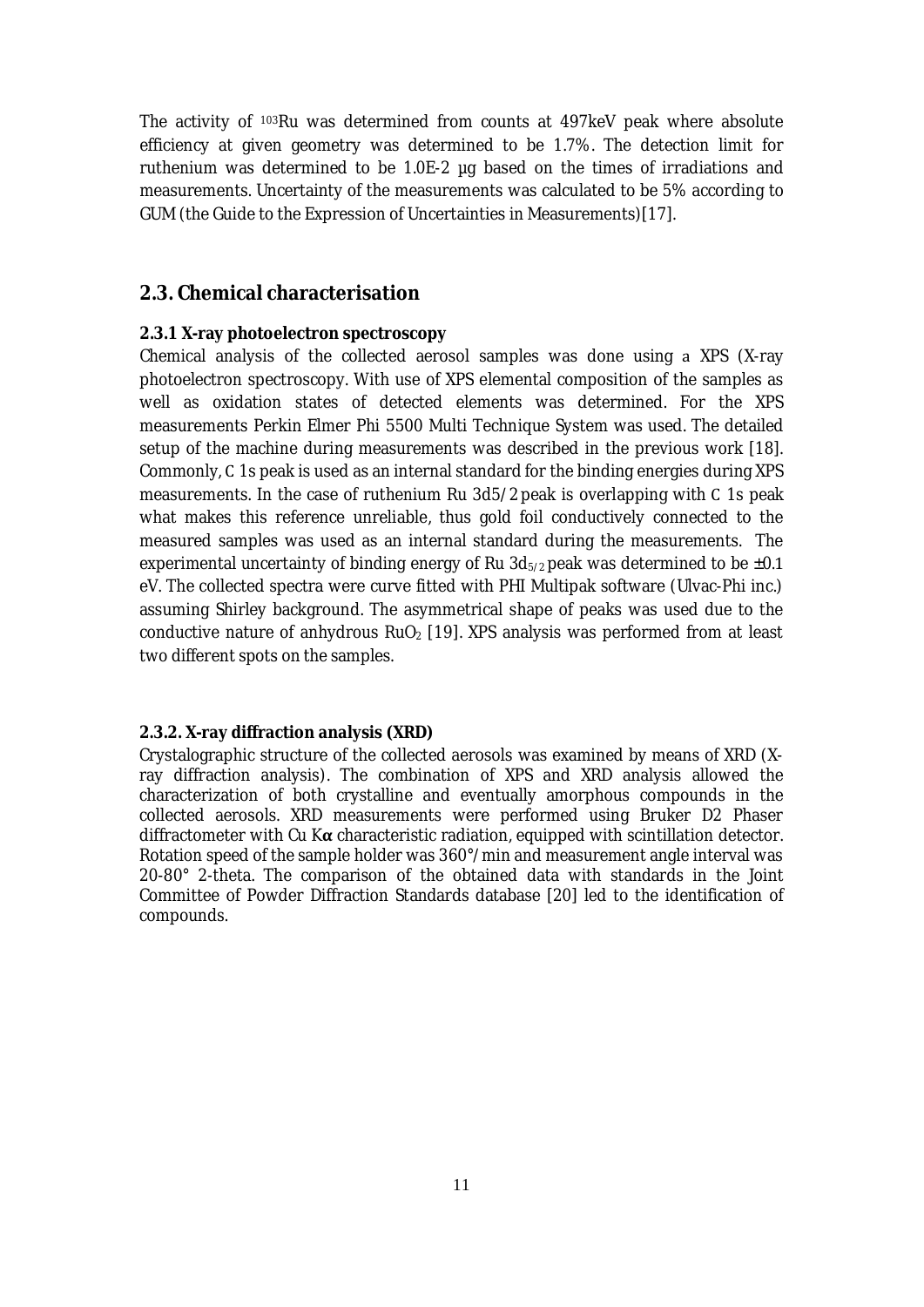## **3. Results**

## **3.1. Release and transport results**

## **3.1.1. Release of ruthenium**

The release of ruthenium from the crucible was analyzed by weighting the crucible with RuO<sup>2</sup> precursor before and after the experiment. The release rate results are presented in Table 2.

|  |  |  |  | Table 2. Release rates of ruthenium from the crucible |
|--|--|--|--|-------------------------------------------------------|
|--|--|--|--|-------------------------------------------------------|

| Experiment      | Ruthenium release mg/min |
|-----------------|--------------------------|
| 1. Air (1300 K) | $0.34 \pm 0.02$          |
| 2. Air (1500 K) | $3.22 \pm 0.16$          |
| 3. Air (1700 K) | $20.27 \pm 1.04$         |

The release rate of ruthenium from the crucible was fairly similar in all the experiments conducted at the same temperature. As the location of additional precursors injection into the airflow was just after the crucible, the precursors were not affecting the vaporization of ruthenium and the observed ruthenium release results could be expected. When compared with the previously performed experiments, the decrease in airflow over the crucible from 5.0 l/min to 2.5 l/min resulted into decrease in the release rate of ruthenium approximately by half [7, 13]. This effect can be attributed to the lower absolute amount of oxygen reaching the ruthenium in the crucible.

## **3.1.2. Ruthenium transport**

The quantification of ruthenium transport in forms of aerosols collected on the filters and gaseous ruthenium retained in the 1M NaOH traps was done with use of INAA (Instrumental Neutron Activation Analysis). The fractions of ruthenium transported in forms of gas and aerosols through the model primary circuit in all experiments are presented in Table 3. The values are given as % of the released ruthenium. In all experiments significant amount of ruthenium was visually observed to be deposited at the outlet of the furnace, where the temperature gradient was the highest. Similar behavior was also detected in the previous work with the same facility [21]. The effects of different precursors and temperature on the transport of ruthenium are further discussed in the following chapters.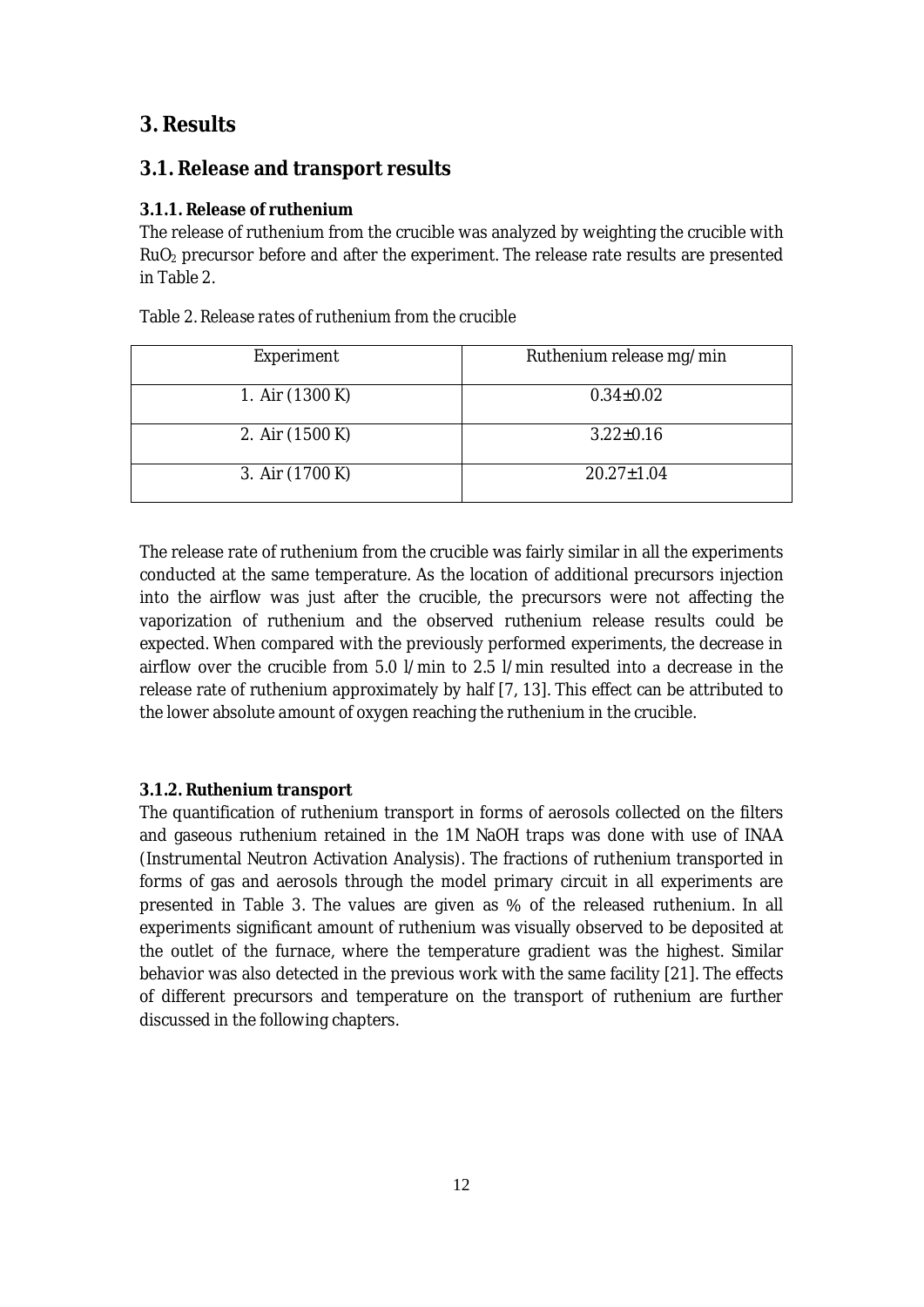Table 3. *The fractions of ruthenium transported as RuO<sup>2</sup> aerosol particles and RuO<sup>4</sup> gas through the model primary circuit and the fraction of ruthenium deposited inside the circuit. The values are given asάof the released ruthenium. The uncertainties are given as standard deviations.*

| Exp.                        | Ru             | RuO <sub>2</sub> | RuO <sub>4</sub>  | Ru             |
|-----------------------------|----------------|------------------|-------------------|----------------|
|                             | transported    | transported      | transported       | deposited      |
| $[$ #]                      | in total       | (%)              | (% )              | (%)            |
|                             |                |                  |                   |                |
|                             | (%)            |                  |                   |                |
| 1(1300K)                    | $9.3 \pm 0.9$  | $9.1 \pm 0.5$    | $0.024 \pm 0.012$ | $90.7 \pm 1.4$ |
| 2(1500 K)                   | $12.8 \pm 1.3$ | $12.8 \pm 0.6$   | $0.010\pm0.005$   | $87.2 \pm 1.9$ |
| 3(1700 K)                   | $14.3 \pm 1.4$ | $14.3 \pm 0.7$   | $0.00 \pm 0.005$  | $85.7 \pm 2.0$ |
| 4 (NO <sub>2</sub> 1300 K)  | $13.9 \pm 1.4$ | $0.010\pm0.005$  | $13.9 \pm 0.7$    | $86.1 \pm 2.0$ |
| 5 (NO <sub>2</sub> 1500 K)  | $13.9 \pm 1.4$ | $4.0 \pm 0.2$    | $9.9 \pm 0.5$     | $86.1 \pm 2.0$ |
| 6(NO <sub>2</sub> 1700 K)   | $20.2 \pm 2.0$ | $20.2 \pm 1.0$   | $0.00 \pm 0.005$  | $79.8 \pm 3.1$ |
| 7 (N <sub>2</sub> O 1300 K) | $6.1 \pm 0.6$  | $6.0 \pm 0.3$    | $0.13 \pm 0.01$   | $93.9 \pm 1.0$ |
| 8 (N <sub>2</sub> O 1500 K) | $25.5 \pm 2.6$ | $25.4 \pm 1.7$   | $0.14 \pm 0.01$   | $74.5 \pm 3.8$ |
| $9(N_2O 1570 K)$            | $15.5 \pm 1.6$ | $15.5 \pm 0.8$   | $0.00 \pm 0.005$  | $84.5 \pm 2.3$ |
| 10                          |                |                  |                   |                |
| (HNO <sub>3</sub> 1300 K)   | $10.4 \pm 1.0$ | $9.1 \pm 0.5$    | $1.2 + 0.1$       | $89.7 \pm 1.6$ |
| $\overline{11}$             |                |                  |                   |                |
| (HNO <sub>3</sub> 1500 K)   | $13.1 \pm 1.3$ | $11.8 + 0.6$     | $1.3 + 0.1$       | $86.9 \pm 2.0$ |
| $\overline{12}$             |                |                  |                   |                |
| (HNO <sub>3</sub> 1700 K)   | $14.4 \pm 1.4$ | $13.6 \pm 0.7$   | $0.78 \pm 0.04$   | $85.7 \pm 2.2$ |

## **3.1.2.1. Air atmosphere**

The ratio between ruthenium transported as gas and as aerosols in the humid air atmosphere was determined and it is presented in Table 4. From the data it can be seen that ruthenium in form of aerosols was predominating over  $RuO<sub>4</sub>$  within the whole temperature interval of experiments (1300 K - 1700 K). With the increasing temperature the gaseous fraction was decreasing with respect to the aerosol one. This is in agreement with the trend in thermodynamic equilibrium calculations performed with the HSC 5.11. software [16]. The overall transport of ruthenium was also promoted with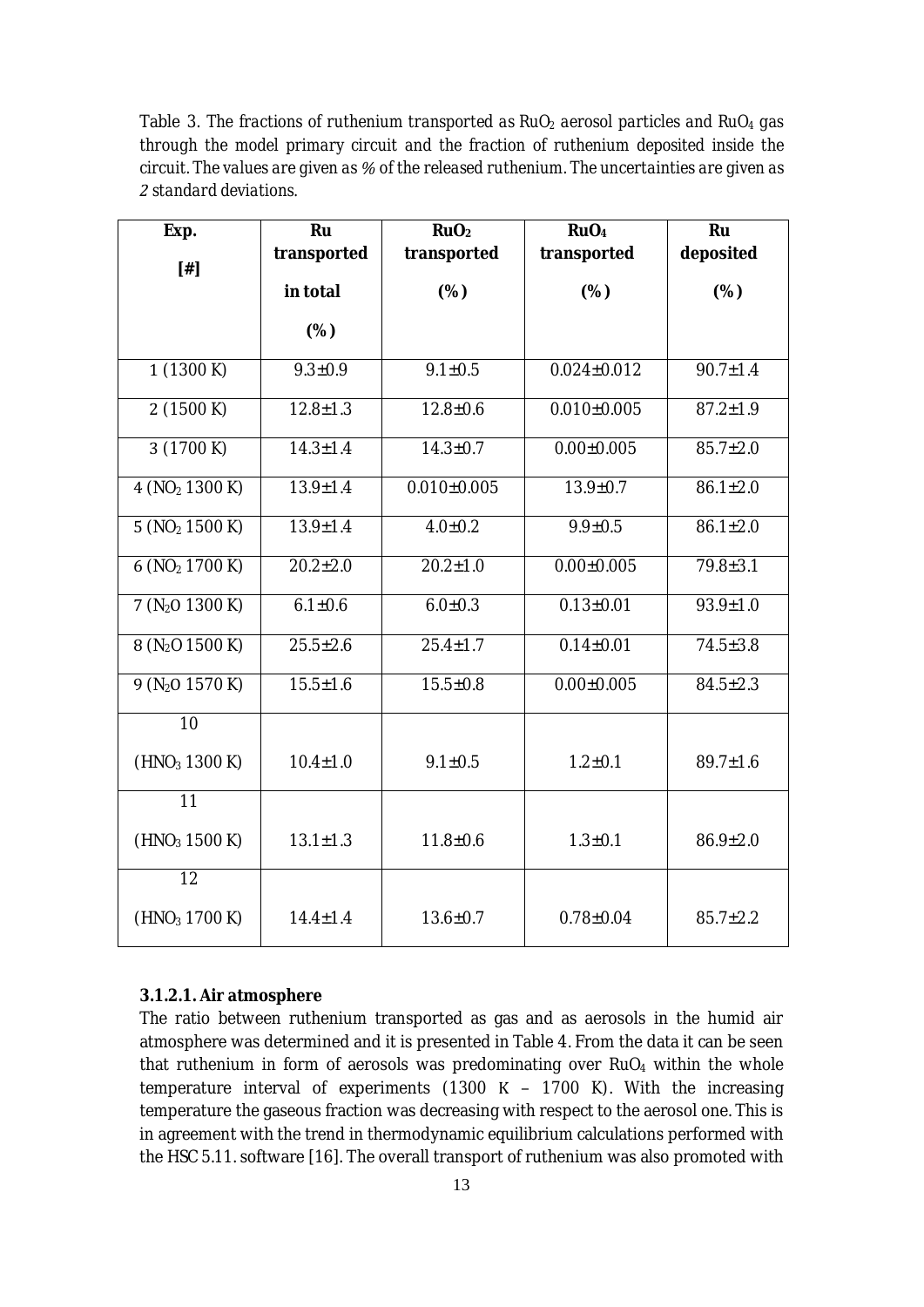the increasing temperature. It is also noticeable that when compared with the previous experiments [13] the transported ruthenium gaseous fraction was lower. This indicates the effect of the flow rate on the transport of  $RuO<sub>4</sub>$  through the RCS. Similar effect has been observed in a previous study with very low flow rates used in the experiments [9].

Table 4. *Mass of ruthenium transported as aerosol particles and as gas through the model primary circuit under humid air atmosphere. The uncertainties are given as sigma standard deviation.*

| Exp.        | Ru              | Ru in form of            | Ru in form of     | Ratio of              | Ru                          |
|-------------|-----------------|--------------------------|-------------------|-----------------------|-----------------------------|
|             | transported     | RuO <sub>2</sub> aerosol | $RuO4$ gas        | RuO <sub>2</sub> /    | deposited                   |
| $[$ #]      | in total (mg)   | (mq)                     | (mg)              | RuO <sub>4</sub>      | inside the<br>facility (mg) |
| 1. (1300 K) | $0.64 \pm 0.01$ | $0.62 \pm 0.001$         | $0.020 \pm 0.001$ | $38 + 1$              | $8.4 \pm 0.1$               |
| 2. (1500 K) | $8.3 \pm 0.4$   | $8.3 \pm 0.4$            | $0.010\pm0.001$   | $1636 \pm 40$         | $76.7 \pm 0.8$              |
| 3. (1700 K) | $57.9 \pm 2.9$  | $57.9 \pm 2.9$           | $0.001 \pm 0.001$ | $1.25E5 \pm$<br>3.1E3 | $475.8 \pm 4.8$             |
|             |                 |                          |                   |                       |                             |

## **3.1.2.2. Atmosphere with 50 ppmV of NOʹ**

The results of ruthenium transport under humid air atmosphere with 50 ppmV of  $NO<sub>2</sub>$ additive are presented in Table 5. The feed of  $NO<sub>2</sub>$  into the airflow affected the composition of transported ruthenium resulting into a higher transport of gaseous  $RuO<sub>4</sub>$ through the facility.

Table 5. *Mass of ruthenium transported as aerosol particles and as gas through the model primary circuit under humid air atmosphere with 50 ppmV of NO2ǤThe uncertainties are given assigma standard deviations.*

| Exp.        | Ru               | Ru in form      | Ru in           | Ratio of RuO <sub>2</sub> / | Ru               |
|-------------|------------------|-----------------|-----------------|-----------------------------|------------------|
|             | transported      | of $RuO2$       | form of         |                             | deposited        |
| $[$ #]      |                  | aerosol         | $RuO4$ gas      | RuO <sub>4</sub>            | inside the       |
|             | in total (mg)    | (mg)            | (mg)            |                             | facility (mg)    |
|             |                  |                 |                 |                             |                  |
|             |                  | $0.000 \pm$     |                 | $0.0010\pm$                 |                  |
| 4. (1300 K) | $1.23 \pm 0.07$  | 0.001           | $1.23 \pm 0.07$ | 0.0003                      | $10.37 \pm 0.14$ |
|             |                  |                 |                 |                             |                  |
| 5. (1500 K) | $8.96 \pm 0.45$  | $2.55 \pm 0.13$ | $6.40 \pm 0.32$ | $0.40 \pm 0.01$             | $76.04 \pm 2.2$  |
|             |                  |                 |                 |                             |                  |
|             |                  | $82.00 \pm$     | $0.010\pm$      |                             |                  |
| 6. (1700 K) | $82.01 \pm 4.10$ | 4.10            | 0.005           | $13231 \pm 330$             | $451.66 \pm 8.3$ |
|             |                  |                 |                 |                             |                  |

The strong effect of temperature on the transported ruthenium species was observed. This behaviour was attributed to two different phenomena. The first one was the thermal decomposition of  $NO<sub>2</sub>[22]$  according to reaction (9) [23].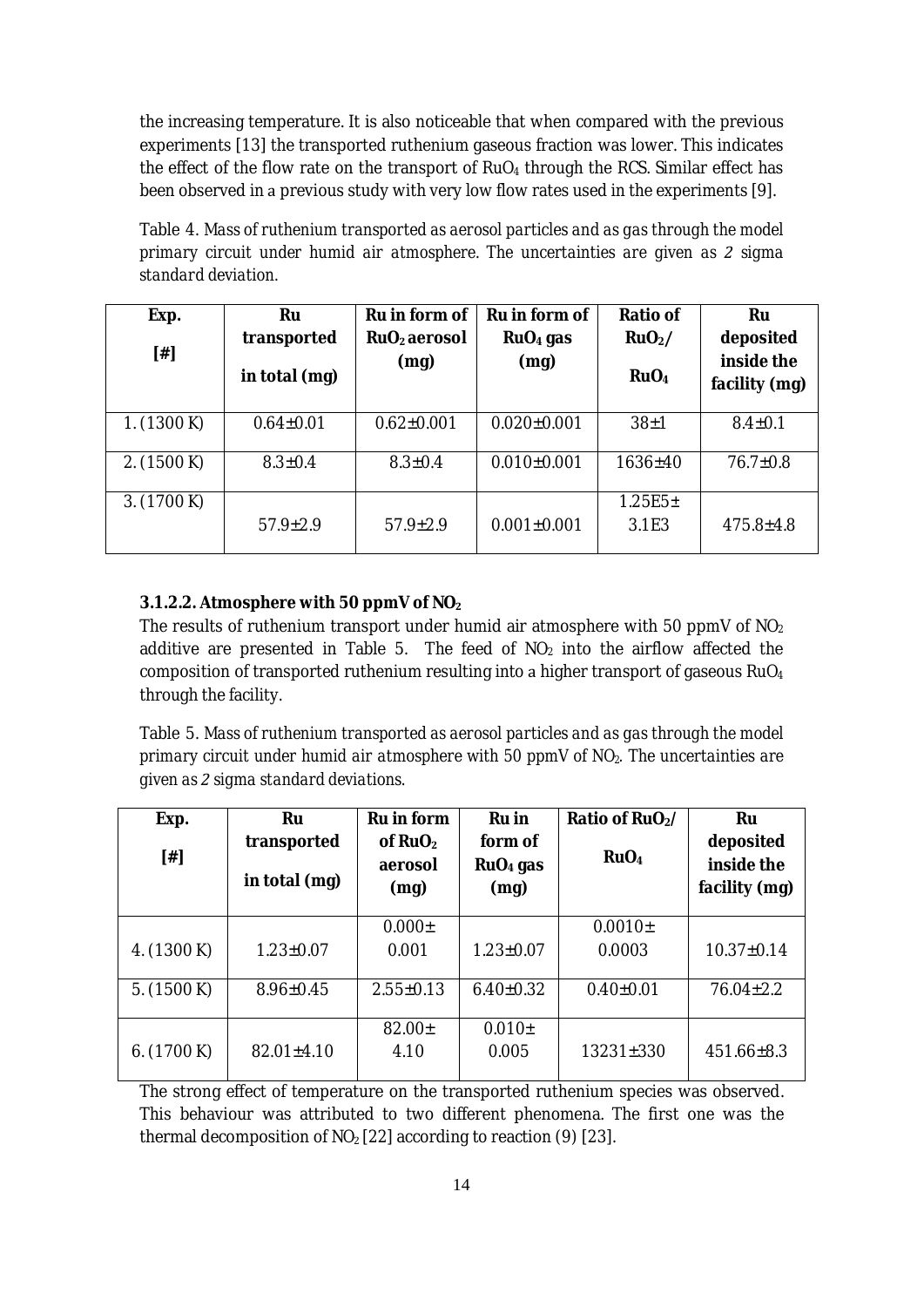$2NO_{2(q)} \leftrightarrow O_{2(q)} + 2NO_{(q)}$  with  $k=1.5 \text{ X } 10^{13} \text{ exp}(-65400/RT)$  mol<sup>-1</sup>.sec<sup>-1</sup> (9)

The second was the decreasing ability of the  $NO<sub>2</sub>$  to oxidize RuO<sub>3</sub> to RuO<sub>4</sub> according to reaction (10) with increasing temperature. As a result, the  $NO<sub>2</sub>$  injection into the gas flow increased the amount of transported gaseous ruthenium in the experiments with temperatures of 1300 K and 1500 K. The corresponding aerosol fraction decreased significantly. When temperature was increased to 1700 K, the transport of ruthenium in aerosol form increased strongly and the transport of gaseous ruthenium was very low. The equilibrium constants for this reaction (10) were calculated with the HSC 5.11. software[16] and they are presented in Table 6. The ratios between aerosol and gaseous fraction of transported ruthenium are lower than thermodynamic equilibrium calculations predict.

$$
RuO_{3(g)}+NO_{2(g)} \leftrightarrow RuO_{4(g)}+NO_{(g)}
$$
 (10)

Table 6. *Equilibrium constants for the oxidation of RuO<sup>3</sup> by NO<sup>2</sup> to RuO<sup>4</sup> at different temperatures.*

| Temperature | $K_{eq}$ |
|-------------|----------|
| 1300 K      | 28.55    |
| 1500 K      | 16.85    |
| 1700 K      | 11.3     |

As can be seen from Table (4) the absolute amount of transported ruthenium was increased when compared to the humid air atmosphere mainly under temperatures 1300 K and 1700 K with nearly 92 % and 49 % increase, respectively.

#### **3.1.2.3. Atmosphere with 50 ppmV of N2O**

The effect of  $N_2O$  on the transport of ruthenium is summarized in Table 7. At all studied temperatures the injection of  $N<sub>2</sub>O$  decreased the gaseous fraction of ruthenium transported through the facility when compared with the humid air experiments. This behavior was attributed to the reactions (11) and (12) and subsequent decomposition of RuO<sub>3</sub> into a solid RuO<sub>2</sub> at the outlet of the furnace where temperature decreased below 1000 K.

$$
RuO_{4(g)} + N_2O_{(g)} \leftrightarrow RuO_{3(g)} + 2NO_{(g)}
$$
\n(11)

$$
RuO_{4(g)} + 2N_2O_{(g)} \leftrightarrow RuO_{2(s)} + 4NO_{(g)}
$$
\n(12)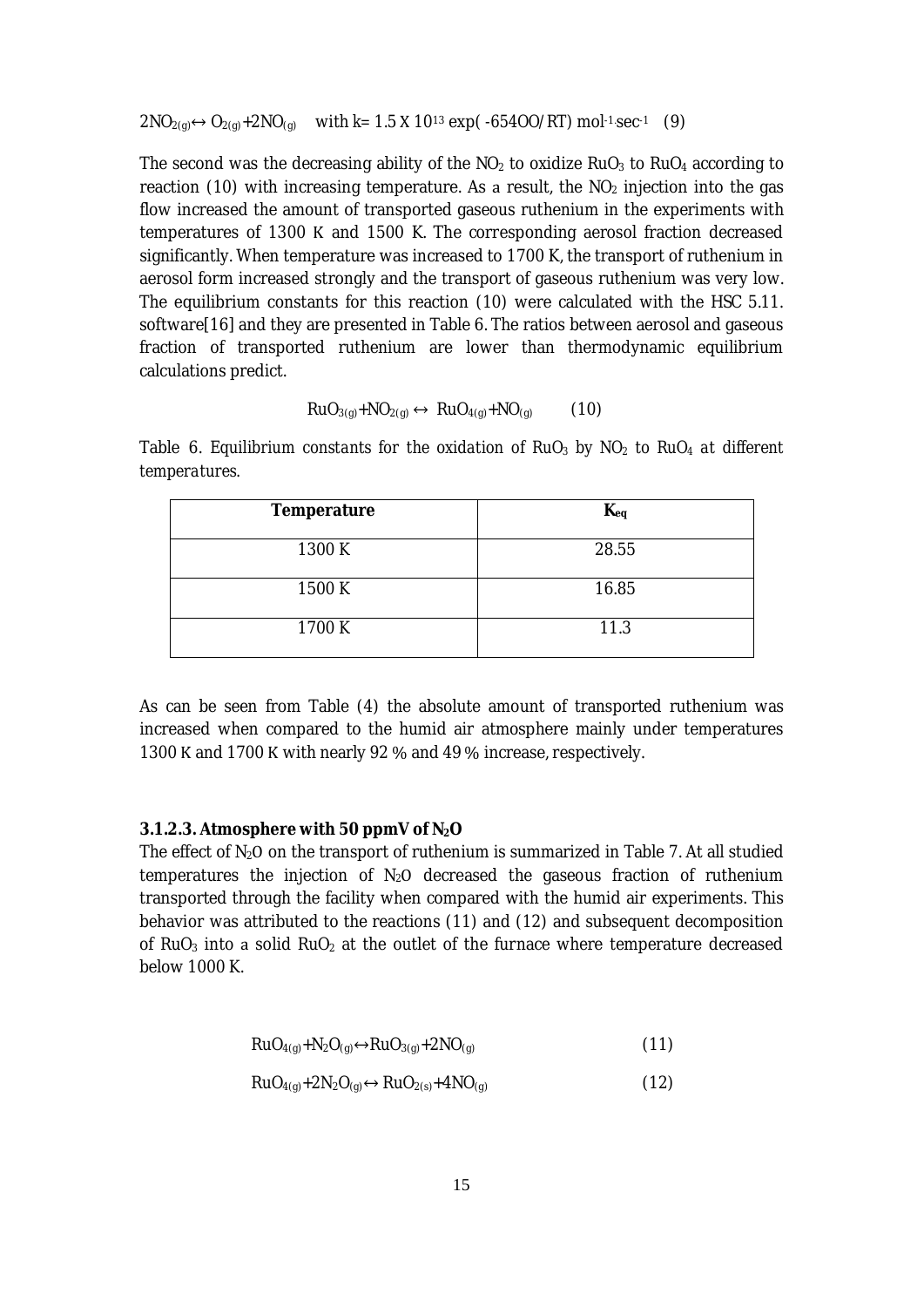Table 7. *Mass of ruthenium transported as aerosol particles and as gas through the model primary circuit under humid air atmosphere with 50 ppmV of N2O. The uncertainties are given assigma standard deviation.*

| Exp.        | Ru                           | Ru in form                   | Ru in form of     | Ratio of RuO <sub>2</sub> / | Ru deposited                |
|-------------|------------------------------|------------------------------|-------------------|-----------------------------|-----------------------------|
| $[$ #]      | transported<br>in total (mg) | of $RuO2$<br>aerosol<br>(mg) | $RuO4$ gas (mg)   | RuO <sub>4</sub>            | inside the<br>facility (mg) |
| 7. (1300 K) | $0.54 \pm 0.03$              | $0.53 \pm 0.03$              | $0.010\pm0.005$   | $47.0 \pm 1.2$              | $11.1 \pm 0.1$              |
| 8. (1500 K) | $16.5 \pm 0.1$               | $16.4 \pm 0.82$              | $0.090 \pm 0.005$ | $177 + 4.4$                 | $68.5 \pm 0.9$              |
| 9. (1700 K) | $62.9 \pm 3.1$               | $62.9 \pm 3.1$               | $0.010\pm0.005$   | $6123 \pm 153$              | $470.8 \pm 3.1$             |

The absolute transport of ruthenium through the facility decreased when compared to the humid air atmosphere at 1300K. The decrease was about 16%. On the other hand, at 1500K the mass of transported ruthenium was increased by a factor of 2 at the outlet of the facility when compared to the humid air atmosphere. At 1700 K the observed increase in Ru transport was modest. This is a noticeable effect predicting a higher ruthenium transport as aerosol through the primary circuit if  $N_2O$  is in the atmosphere.

### $3.1.2.4$ . Atmosphere with 5 ppmV of HNO<sub>3</sub>

The results for ruthenium transport under the humid air atmosphere with 5 ppmV of  $HNO<sub>3</sub>$  are presented in Table 8. The injection of  $HNO<sub>3</sub>$  into the airflow affected the composition of transported ruthenium resulting into a higher transport of gaseous RuO<sub>4</sub> through the facility when compared to the pristine humid air atmosphere at all temperatures used in the experiments.

Table 8. *Mass of ruthenium transported as aerosol particles and as gas through the model primary circuit under humid air atmosphere withͻppmV of HNO3ǤThe uncertainties are given assigma standard deviation.*

| Exp.         | Ru             | Ru in form      | Ru in form of        | Ratio of RuO <sub>2</sub> / | Ru deposited    |
|--------------|----------------|-----------------|----------------------|-----------------------------|-----------------|
|              | transported    | of $RuO2$       | RuO <sub>4</sub> gas |                             | inside the      |
| $[\#]$       | in total (mg)  | aerosol<br>(mg) | (mg)                 | RuO <sub>4</sub>            | facility (mg)   |
| 10. (1300 K) | $0.9 \pm 0.5$  | $0.80{\pm}0.04$ | $0.11 \pm 0.01$      | $7.5 \pm 0.2$               | $10.7 \pm 0.5$  |
| 11. (1500 K) | $8.5 \pm 0.4$  | $7.6 \pm 0.4$   | $0.86 \pm 0.04$      | $8.8 \pm 0.2$               | $76.5 \pm 0.5$  |
| 12. (1700 K) | $58.2 \pm 3.0$ | $55.0 \pm 2.8$  | $3.2 \pm 0.2$        | $17.5 \pm 0.4$              | $475.5 \pm 3.0$ |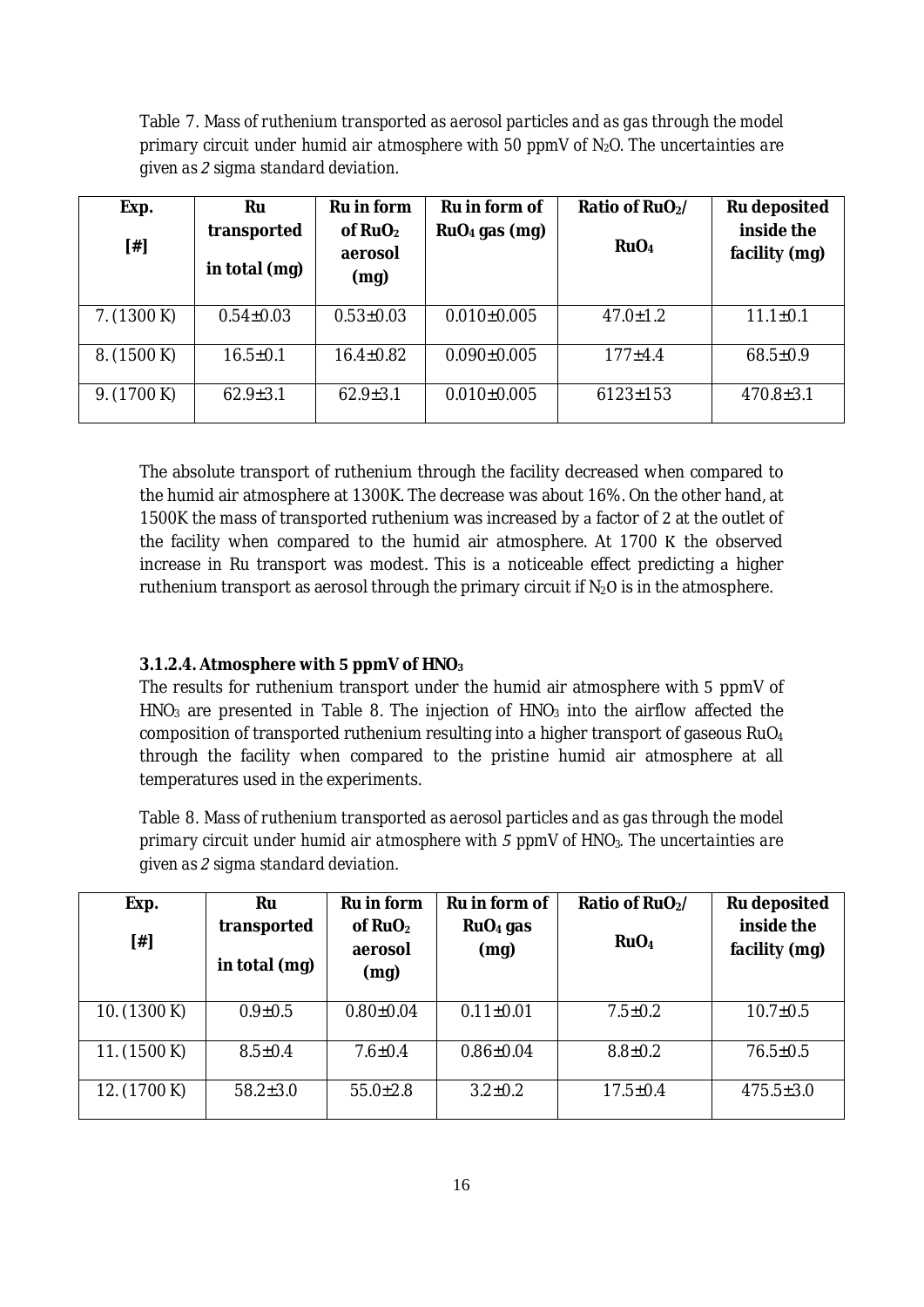The effect of nitric acid injection was not as prominent as could be expected from the thermodynamic calculations indicating that K values for reaction (13) would be 1.65E11, 4.57E10 and 1.66E10 for temperatures 1300 K, 1500 K and 1700 K, respectively  $[16]$ . This can be again explained by the thermal decomposition of  $HNO<sub>3</sub>$  to the lower nitrogen oxides [24, 25] thus lowering the amount of precursor in the gas phase.

$$
3RuO_{3(g)} + 2HNO_{3(g)} \leftrightarrow 3RuO_{4(g)} + H_2O_{(g)} + 2NO_{(g)}
$$
\n(13)

As can be seen from Tables 8 and 4 the absolute amount of transported ruthenium was fairly similar when compared to the humid air atmosphere under all temperatures used in the experiments.

#### **3.1.3. Online monitoring of aerosol transport**

The transport of aerosol particles was monitored online in order to have information on the transient behavior of ruthenium in the facility. The properties of particles, such as number concentration, diameter and number size distribution, were measured with SMPS at the outlet of the facility. The range of measurement uncertainty  $\pm 10\%$  in the experiments is not displayed in the figures 3 and 4 below. The data of experiment 10 is not presented due to a fault in the online measurement.

The evolution of particle number concentration and the count median diameter (CMD) of particles in the experiments is shown in Figure 3. The vaporization temperature of ruthenium inside the furnace had an obvious effect on the diameter of particles. The increase of temperature from 1300 K to 1700 K caused an increase of particle diameter in every experiment, resulting in up to 3.5 times larger particles in case of  $NO<sub>2</sub>$  feed. This phenomenon is directly connected to a higher release of ruthenium from the crucible and to the following formation of particles. High release of ruthenium also favors the agglomeration of particles, when the concentration of particles exceeds ca. 10<sup>6</sup> particles per cm<sup>3</sup> [26]. Contrary to the particle CMD, the number concentration of particles remained on a rather similar level in the experiments when only the effect of  $RuO<sub>2</sub>$ vaporization temperature was examined.

The feed of nitrogen compounds ( $NO<sub>2</sub>$ ,  $N<sub>2</sub>O$ , HNO<sub>3</sub>) into the flow of Ru oxides changed the transport of particles when compared with the reference experiments 1 to 3. In general, the number concentration of particles decreased, but at the same time the diameter of particles seemed to increase. Depending on the experiment, the particle CMD ranged from ca. 20 to 210 nm. In case of  $NO<sub>2</sub>$  feed, the measured particle concentration was at the lowest level ranging mainly from ca. 10<sup>3</sup> to 10<sup>6</sup> particles per cm<sup>3</sup> in experiments 4 and 5. The concentration increased in experiment 6 and it was observed to be between ca.  $10<sup>6</sup>$  and  $10<sup>7</sup>$  particles per cm<sup>3</sup>. Furthermore, the particle diameter was the highest and it seemed to even increase strongly in the course of experiment. It indicated, in addition to the agglomeration of particles, that probably part of the formed gaseous Ru compounds were condensing on the surface of the existing particles and thus increased the particle diameter. This conclusion is also supported by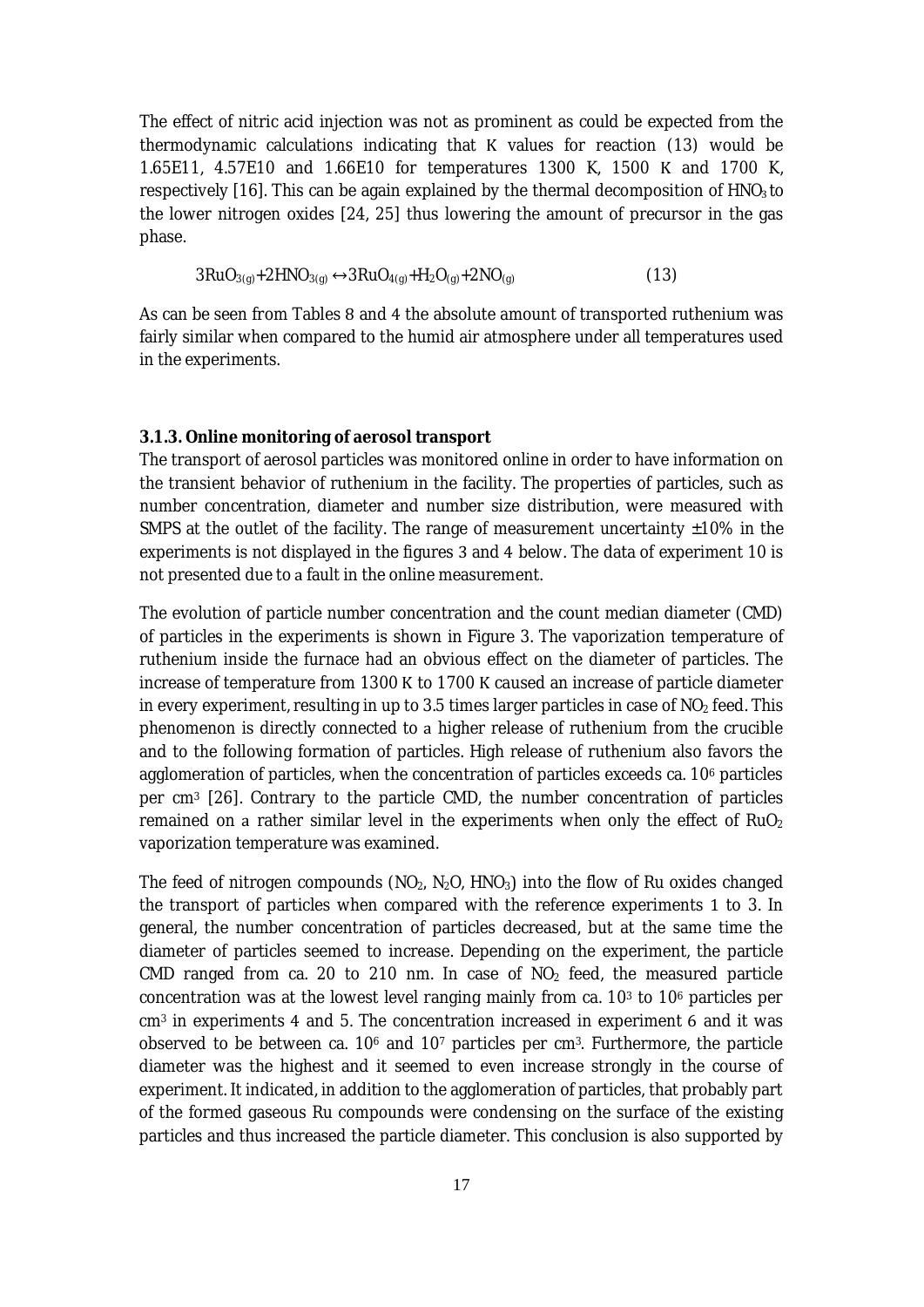the measured low number concentration of particles and the previous observation on high formation of gaseous Ru due to  $NO<sub>2</sub>$ , see[13].



Figure 3. *The particle number concentration [#/cm3Ȑ(above) and count median diameter [nm] (below) at the outlet of the facility during experiments (measured with SMPS). The duration of experimentsͷtowas 60 minutes, whereas the rest of experiments lasted for 20 minutes.*

The particle number size distribution at the moment of 750 seconds since the beginning of experiment is presented in Figure 4. The data is presented for a particle diameter range from 15 to 500 nm. In addition to the above observations on particle behavior, it was noticed that the transported particles were lognormally distributed and most of the particles were smaller than 500 nm in diameter. The shape of the particle number size distribution did not vary a lot due to the feed of nitrogen compounds  $N_2O$  and  $HNO_3$  in the studied conditions. The broad particle distribution and the emphasis of large particles (100 to 500 nm) in the distribution were evident when  $NO<sub>2</sub>$  was present in the atmosphere, see the case of 1700 K.



Figure 4. *The particle number size distribution at the moment of 750 seconds since the beginning of experiment (measured with SMPS).*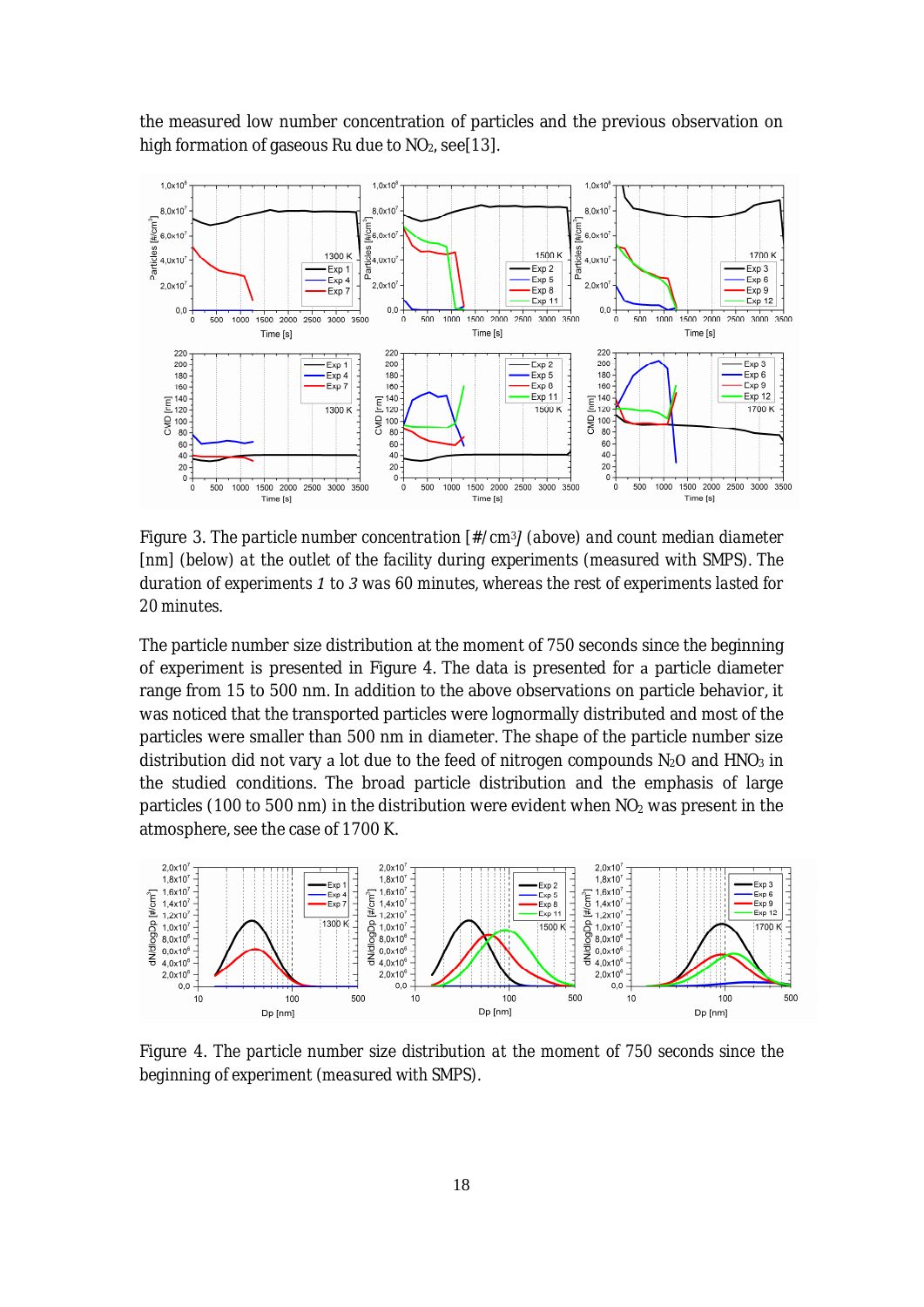## **3.2. Chemical characterization**

## **3.2.1. XPS analysis**

The chemical speciation of aerosols particles transported through the facility and then collected on the PTFE filters was examined with XPS technique. The XPS measurements revealed the binding energies of electrons in the elements of interest thus identifying the chemical composition of the collected aerosols. The identification was based on the comparison between the identified binding energies of ruthenium on the samples with the reference binding energy values found in the literature. The reference samples of commercial ruthenium dioxide powders both anhydrous and hydrated (purity of 99.5%, Alfa Aesar) were analysed and the obtained spectra were then compared with the spectra of ruthenium containing samples.

The reference electron binding energy values of ruthenium used in this work are presented in Table 9. As it can be seen in the table, the binding energies are not only dependent on the oxidation state of ruthenium but also on its chemical environment, e.g. the hydration of RuO<sub>2</sub>. Similar effect has also been observed in a previous study [27]. Thus, the comparison of all obtained spectra in the region of Ru 3d5/2 peak brings better insight into the chemical characterization of the measured ruthenium compound.

The binding energies for Ru 3d5/2 peak in all samples were within the region of 280.4 eV-280.5 eV as it can be seen in Figure 5. It indicates, that the transported ruthenium aerosols were in the form of anhydrous  $RuO<sub>2</sub>$  in all experimental conditions. Also the overall characteristics of spectra are very similar to each other, which strengthen the assumption that all spectra are originating from the same compound.

It should be pointed out that nitrogen was not detected in the collected samples, thus the possible formation of ruthenium nitrosyl compounds [28, 29] was ruled out during the data evaluation process.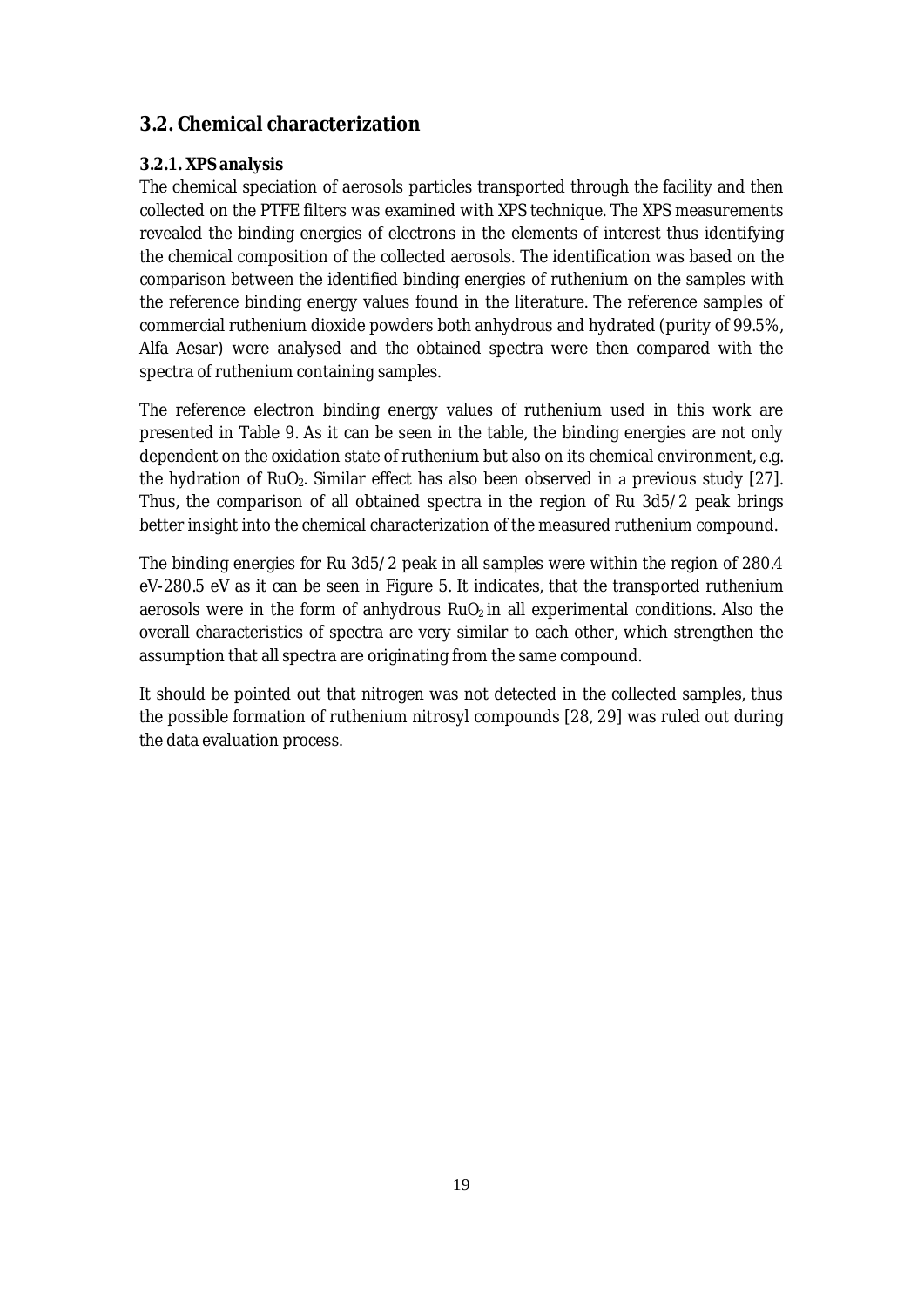Table 9. *Reference values for the electron binding energies of various ruthenium compounds.*

| Compound                           | Binding energy for |
|------------------------------------|--------------------|
|                                    | Ru 3d 5/2 line     |
|                                    | (eV)               |
| RuO <sub>2</sub>                   | 280.5[18]          |
| RuO <sub>2</sub> ·H <sub>2</sub> O | 282.1[18]          |
| Ru <sub>0</sub> <sub>4</sub>       | 283.3[30]          |
| BaRuO <sub>4</sub>                 | 284.2[31]          |
| RuCl <sub>3</sub>                  | 282.1[31]          |
| Ru (metal)                         | 280.0[30]          |



Figure 5. *The obtained XPS spectra from the analysis of collected aerosols on filters.*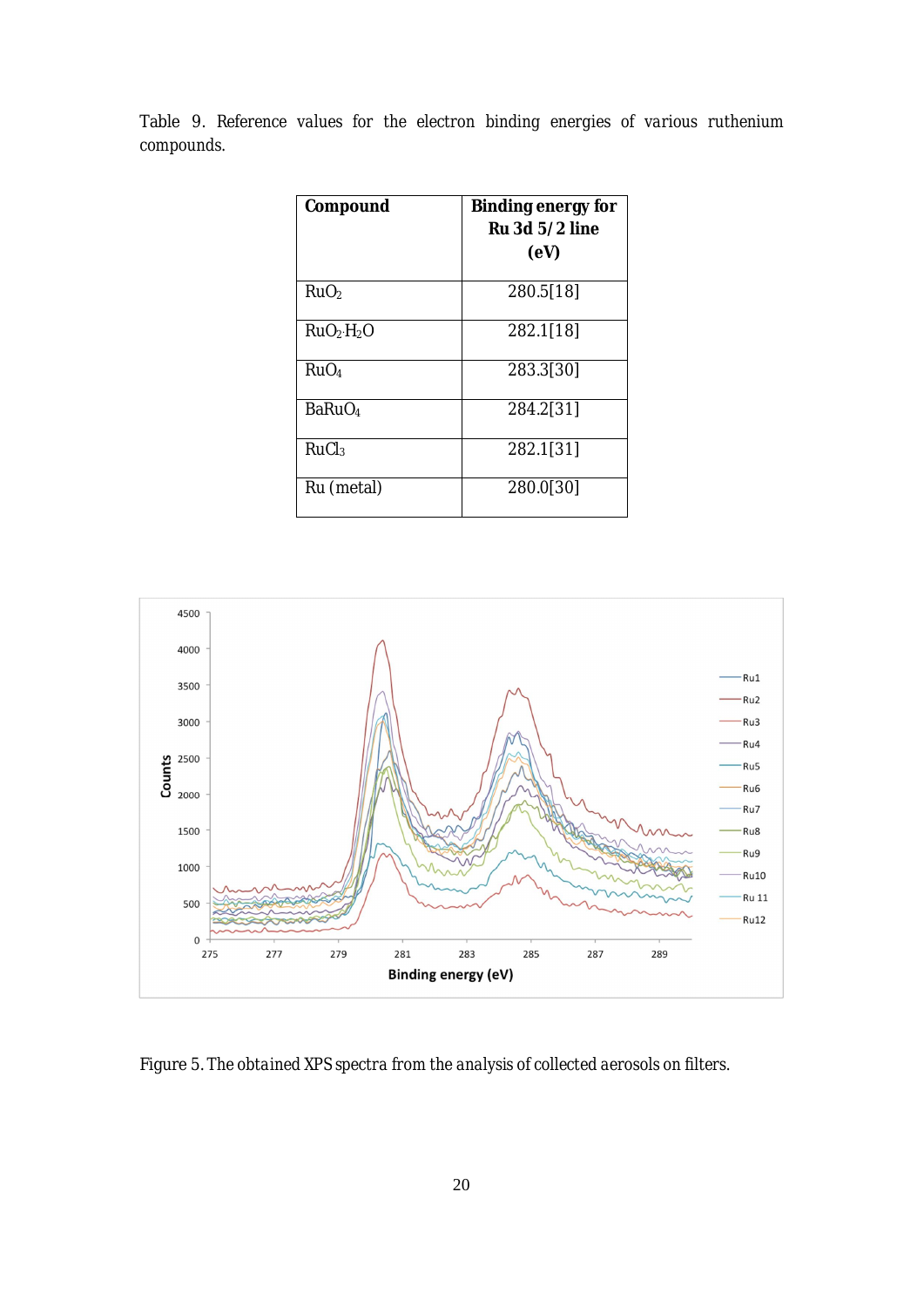### **3.2.2. XRD**

The results from the qualitative crystallographic X-ray diffraction analysis of the samples are shown in Figure 6. The recorded XRD spectra in experiments 1 to 9 have shown the same diffraction pattern, which corresponds to the rutile structure of RuO<sub>2</sub>. This is in a good agreement with the XPS analysis leading to the conclusion that aerosols collected from the gas flow were in a form of anhydrous ruthenium dioxide.



Figure 6. *The obtained XRD spectrafrom the samples of experimentsͷto 12. The height of the peaks was scaled in order to fit in the figure.*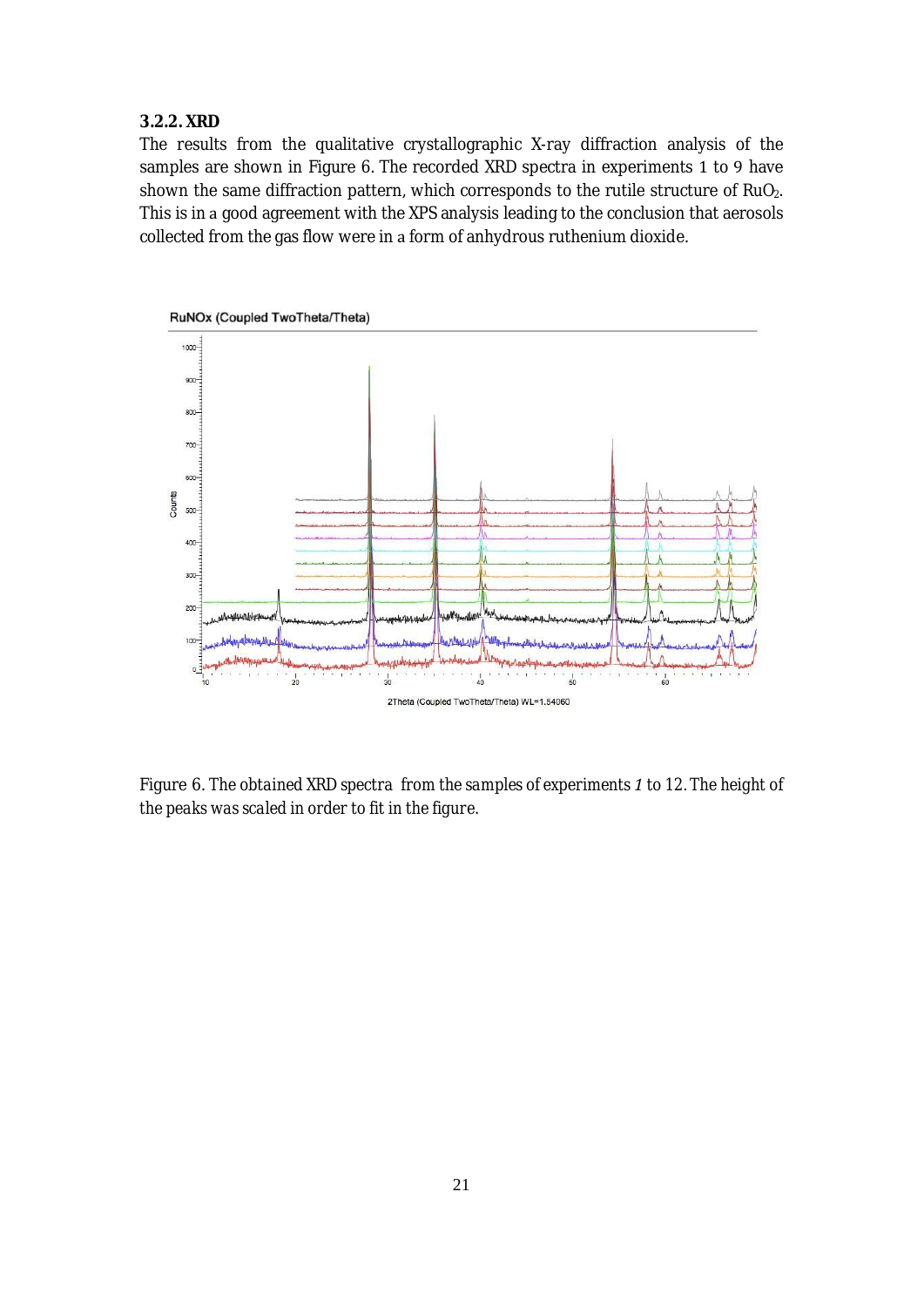## **4. Conclusions**

The focus in this study was to reveal the effect of different nitrogen oxides and nitric acid on the transport and chemical composition of ruthenium in the model primary circuit heated up to  $1300$  K,  $1500$  K or  $1700$  K simulating an air ingress accident. The main focus was on the quantification of the gaseous and solid fractions of ruthenium transported through the circuit, in which temperature decreased to ca. 300 K.

In the performed experiments, the effects of humid air,  $NO<sub>2</sub>$ ,  $N<sub>2</sub>O$  and  $HNO<sub>3</sub>$  on the transport and partitioning of ruthenium were investigated. Nitrogen oxides and nitric acid were used as representatives of the air radiolysis products formed in the gas phase during a nuclear accident.

The release rate of ruthenium (given as for elemental Ru) from the  $RuO<sub>2</sub>$  powder precursor was determined to be dependable on the temperature with values of  $(0.34\pm0.07)$  mg/min at 1300 K,  $(3.22\pm0.16)$  mg/min at 1500 K and  $(20.27\pm1.04)$ mg/min at 1700 K under air atmosphere with a low content of steam  $(\approx 2.1E4$  ppmV).

The partitioning of ruthenium was examined by collecting aerosol particles on a PTFE filter and trapping gaseous  $RuO<sub>4</sub>$  into 1M NaOH solution traps. During experiments the majority of ruthenium was deposited inside of facility. In visual examination, the deposition was detected mainly at the outlet of the furnace where the temperature gradient was the highest.

The quantification of ruthenium transport showed a significant impact of the experimental conditions on both the absolute amount as well as on the partitioning of the transported ruthenium between gaseous and aerosol compounds. In general, the increase in temperature resulted in a higher release of ruthenium from the precursor and also to a higher transport of ruthenium.

In case of 50 ppmV of  $NO<sub>2</sub>$  in the humid air flow, a major effect on the fractions of gaseous and solid ruthenium was identified. The gaseous fraction of transported ruthenium was significantly increased under all temperatures due to NO<sub>2</sub>. At temperatures of 1300 K and 1700 K the overall transport of ruthenium was significantly increased when compared to the humid air atmosphere. The diameter of particles seemed to increase in the course of experiments, whereas the particle number concentration was low. It is suggested, that part of the formed gaseous Ru compounds was condensing on the surface of the existing particles and thus increased the particle diameter.

Introduction of 50 ppmV of  $N_2O$  into the gas phase led to a decrease of RuO<sub>4</sub> transport through the facility as well as to an increased fraction of ruthenium transported in form of aerosols. Nearly 100% increase in the total amount of transported ruthenium was detected at temperature of 1500 K when compared to the humid air atmosphere.

An interesting observation was also done in the experiments with 5 ppmV of  $HNO<sub>3</sub>$  in the humid air flow. The transport of gaseous ruthenium increased at all studied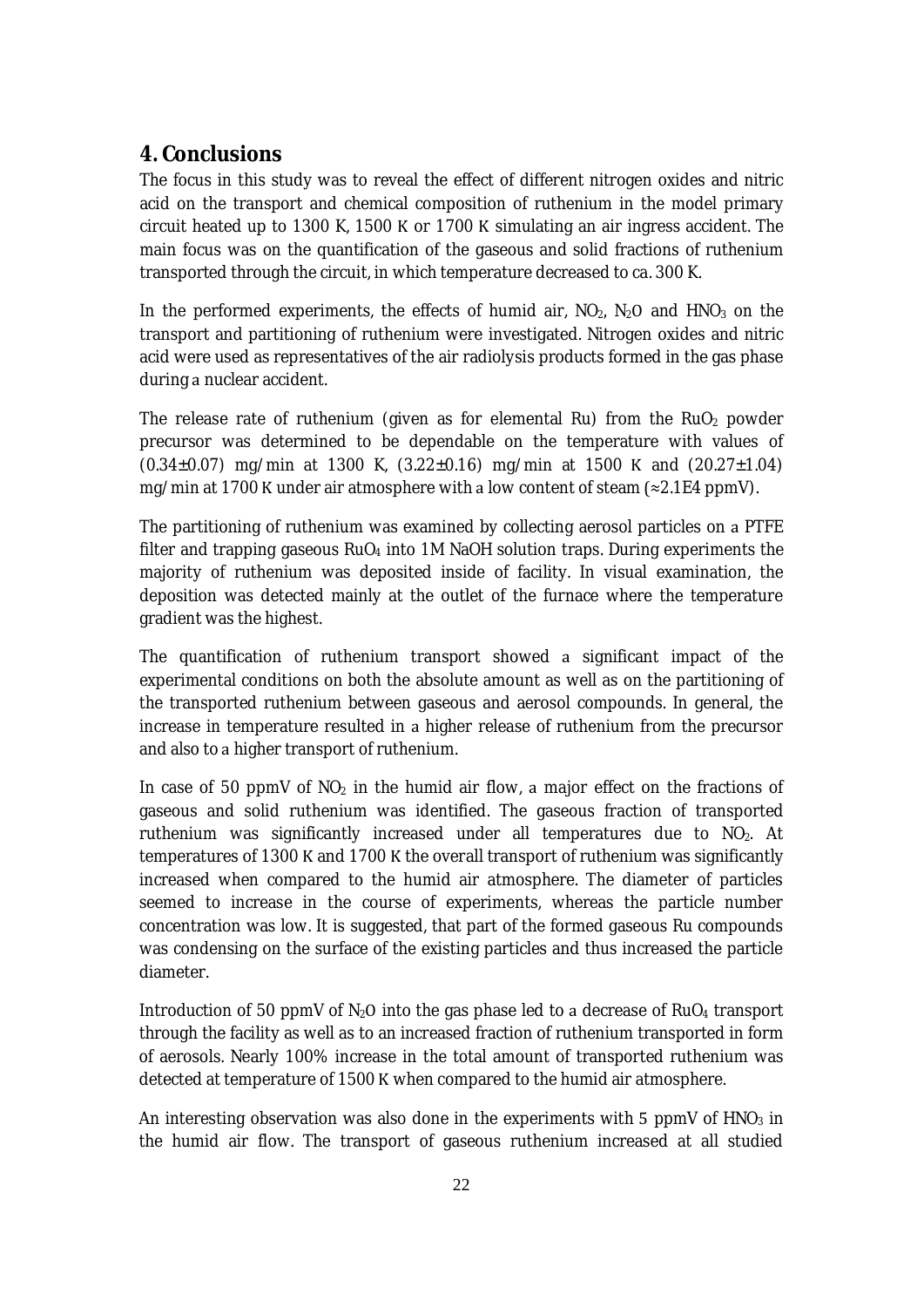temperatures. However, the overall transport of ruthenium was fairly similar than in humid air atmosphere.

The analysis of chemical speciation of the transported aerosols by XPS and XRD methods showed that the chemical form of aerosols was anhydrous  $RuO<sub>2</sub>$ .

The results obtained in this study showed significant effect of nitrogen oxides as well as nitric acid on the transport and speciation of ruthenium in primary circuit conditions. This indicates possible increase in the fraction of gaseous ruthenium reaching the containment building during a severe nuclear accident in case of air ingress and entry of  $NO<sub>2</sub>$  and HNO<sub>3</sub> into the reactor. The obtained data bring additional insight into the ruthenium chemistry during a nuclear accident and reveal the possible interactions of ruthenium with the air radiolysis products. This information will help to improve the modeling of ruthenium behavior under severe nuclear accident conditions and enhance the nuclear safety.

## **Acknowledgements**

This study was performed as part of Nordic collaboration, ATR-2 (Impact of Aerosols on the Transport of Ruthenium) experimental programme, between Finland and Sweden. The financial support of SAFIR 2018, APRI 9 and NKS-R programmes is acknowledged.

### **References**

- 1. Haste, T., F. Payot, and P.D.W. Bottomley, *Transport and deposition in the Phébus FP circuit.* Annals of Nuclear Energy, 2013. **61**(0): p. 102-121.
- 2. Greƴgoire, A.C. and T. Haste, *Material release from the bundle in Phébus FP.* Annals of Nuclear Energy, 2013. 61: p. 63-74.
- 3. Ducros, G., Y. Pontillon, and P.P. Malgouyres, *Synthesis of the VERCORS experimental programme: Separate-effect experiments on Fission Product release, in support of the PHEBUS-FP programme.* Annals of Nuclear Energy, 2013. **61**(0): p. 75-87.
- 4. Bale, C., P. Chartrand, S.A. Degterov, G. Eriksson, K. Hack, R. Ben Mahfoud, J. Melancon, A.D. Pelton, and S. Petersen, *FactSage thermochemical software and databases.* Calphad-Computer Coupling of Phase Diagrams and Thermochemistry, 2002. **26**(2): p. 189-228.
- 5. Eichler, B., F. Zude, W. Fan, N. Trautmann, and G. Herrmann, *Volatilization and Deposition of Ruthenium Oxides in Temperature Gradient Tube.* Radiochimica Acta, 1992. **56**(3): p. 133-140.
- 6. Mun, C., L. Cantrel, and C. Madic, *Study of RuO4 decomposition in dry and moist air.* Radiochimica Acta, 2007. **95**(11): p. 643-656.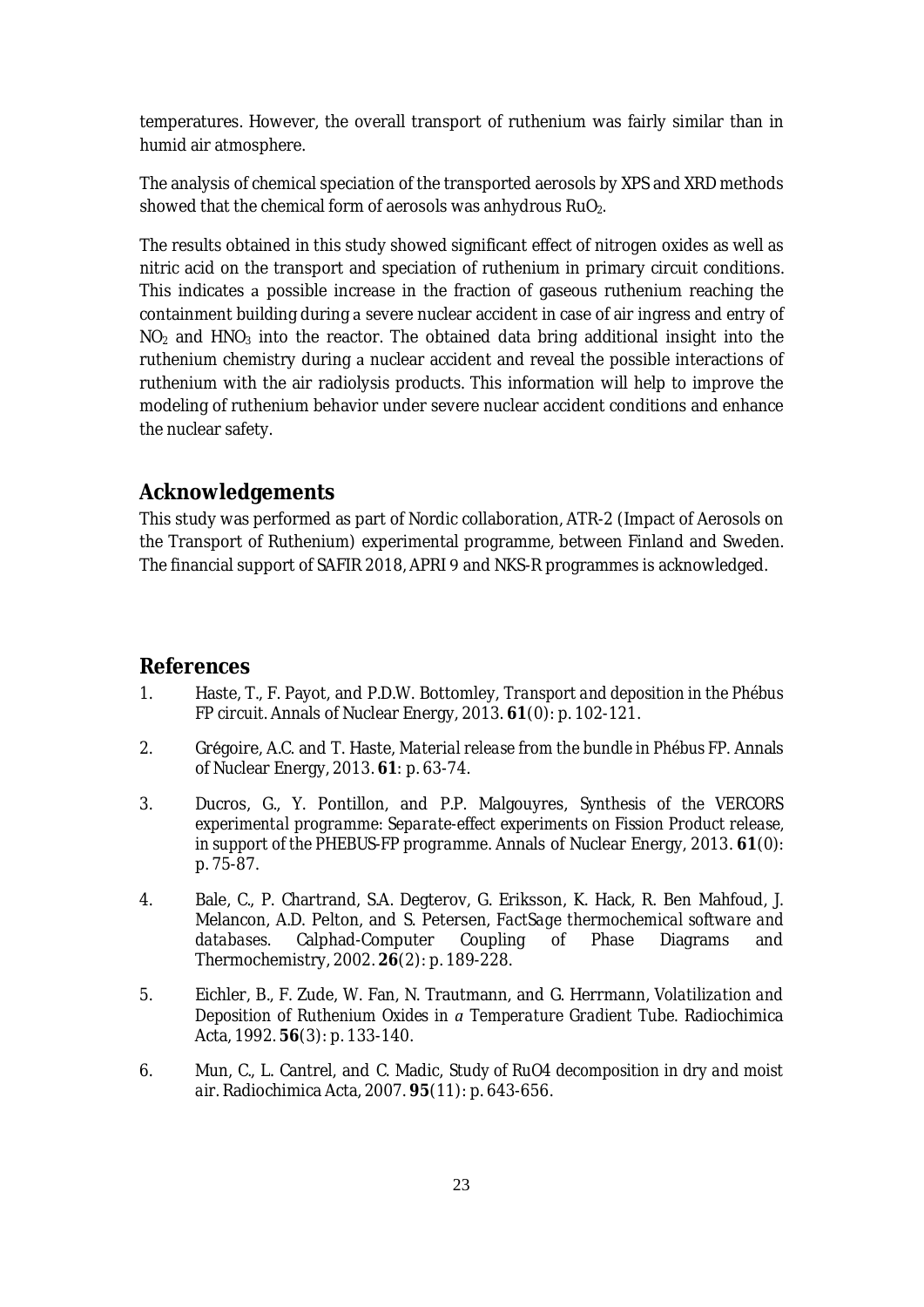- 7. Kärkelä, T., Backman, U., Auvinen, A., Zilliacus, R., Lipponen, M., Kekki, T., Tapper U., Jokiniemi, J., ǡ *Experiments on the behaviour of ruthenium in air ingress accidentsǦFinal report*Ǥ2007, VTT research reportǦVTT-R-01252-07
- 8. Kärkelä, T., N. Vér, T. Haste, N. Davidovich, J. Pyykönen, and L. Cantrel, *Transport of ruthenium in primary circuit conditions duringsevere NPP accident.* Annals of Nuclear Energy, 2014. **74**(0): p. 173-183.
- 9. Vér, N., L. Matus, A. Pintér, J. Osán, and Z. Hózer, *Effects of different surfaces on the transport and deposition of ruthenium oxides in high temperature air.* Journal of Nuclear Materials, 2012. **420**(1–3): p. 297-306.
- 10. Di Lemma, F.G., J.Y. Colle, O. Beneš, and R.J.M. Konings, A separate effect study of *the influence of metallic fission products on CsI radioactive release from nuclear fuel.* Journal of Nuclear Materials, 2015. 465: p. 499-508.
- 11. Backman, U., Lipponen, M., Auvinen, A., Jokiniemi, J., Zilliacus, R.,, *Ruthenium Behaviour in Severe Nuclear Accident Conditions ǦFinal Report*ǡ in *VTT research report PRO3/P27/04*Ǥ2004.VTT research report PRO3/P27/04,
- 12. Backman, U., M. Lipponen, A. Auvinen, U. Tapper, R. Zilliacus, and J.K. Jokiniemi, *On the transport and speciation of ruthenium in high temperature oxidising conditions.* Radiochimica Acta, 2005. **93**(5): p. 297-304.
- 13. Kajan Ivan, Kärkelä Teemu, Tapper Unto, Johansson Leena-Sisko, Gouëllo Mélany, Ramebäck Henrik, Holmgren Stina, Auvinen Ari, Ekberg Christian, *Impact of Ag and NOx compounds on the transport of ruthenium in the primary circuit of nuclear power plant insevere accident.* Submited to: Annals of Nuclear Energy, 2016.
- 14. Bosland, L., F. Funke, G. Langrock, and N. Girault, *PARIS project: Radiolytic oxidation of molecular iodine in containment during nuclear reactor severe accident: Part 2. Formation and destruction of iodine oxides compounds under irradiation* – *Experimental results modelling*. Nuclear Engineering and Design, 2011. **241**(9): p. 4026-4044.
- 15. Mun, C., L. Cantrel, and C. Madic, *Review of literature on ruthenium behavior in nuclear power plant severe accidents.* Nuclear Technology, 2006. **156**(3): p. 332- 346.
- 16. *HSC Chemistry for Windows, version* 5.11. 2002, Outokumpu Research Oy; Pori,: Finland
- 17. Metrology, B.J.C.f.G.i., *JCGM* 100:2008, *Evaluation of measurement data* Guide to *the expression of uncertainty in measurement JCGM 100:2008 (GUM 1995 with minor corrections*). 2008: Paris
- 18. Kajan, I., *RuO4 interaction with surfaces in the containment of nuclear power plant*, in *Nuclear chemistry*. 2014, Chalmers University of Technology.ISSN 1652-943X,
- 19. Mun, C., J. Ehrhardt, J. Lambert, and C. Madic, *XPS investigations of ruthenium deposited onto representative inner surfaces of nuclear reactor containment buildings.* Applied Surface Science, 2007. **253**(18): p. 7613-7621.